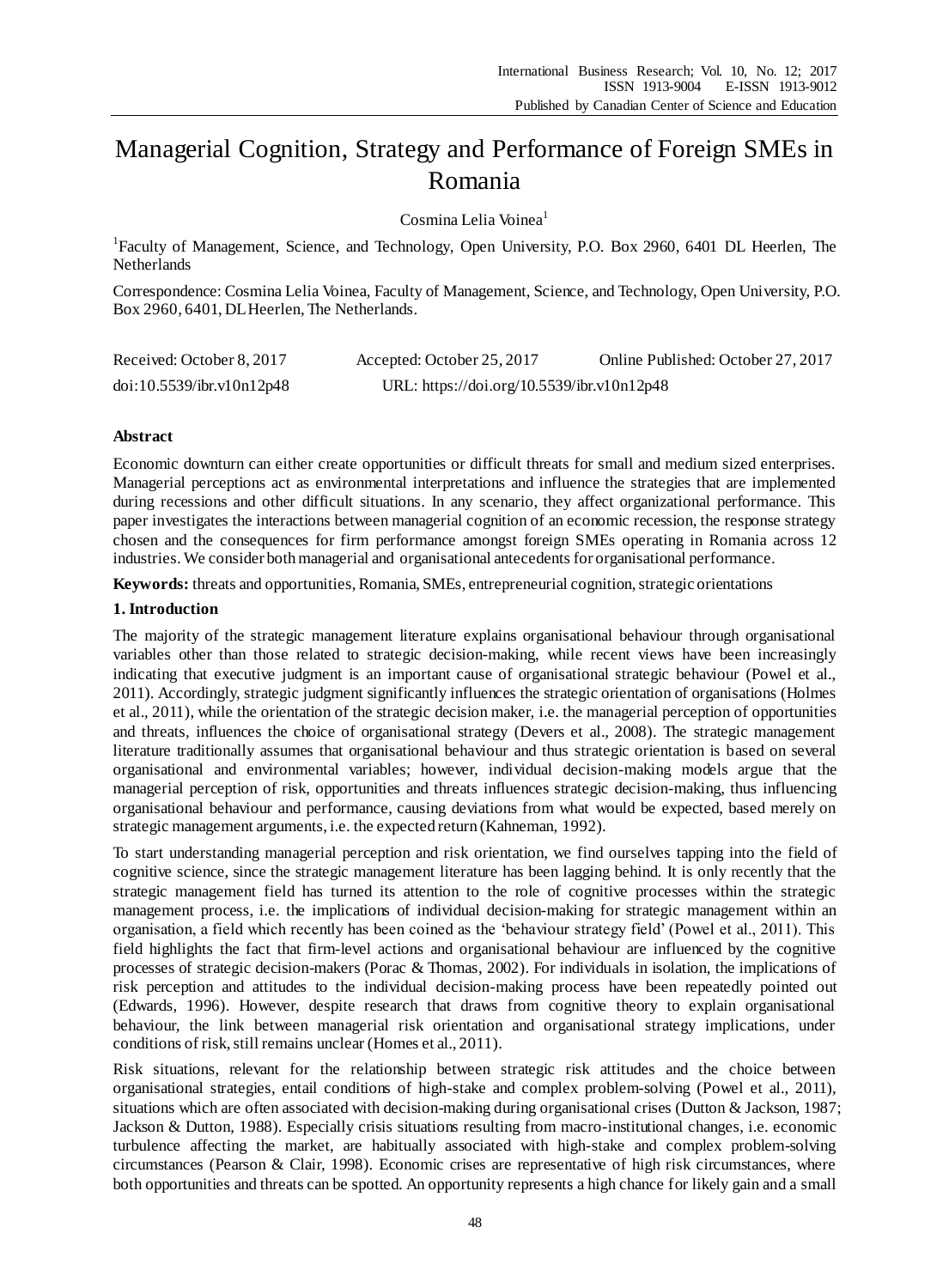chance for loss, while a threat is the exact opposite (Jackson & Dutton, 1988). Therefore, the perception of a crisis, in terms of opportunity and threat, is not only found to be salient in strategic literature; it is also used as a suitable indicator of risk framing and perception (Ocasio, 1995; Chattopadhyay et al., 2001).

Crises can devastate unprepared organisations but can strengthen those that are well prepared (Loosemore et al., 2000). During a period of economic downturn, all firms face difficult environmental conditions, because of the decline in demand, the fact that there is less available capital, the increase in unemployment, the reduction of shareholder value and the lower return on investments and the ambiguity of cause and means of resolution (Kunc & Bhandari, 2011; Pearson & Clair, 1998; Vaaler & McNamara, 2004). In such contexts, the adaptations organisations make to environmental changes are strongly influenced by the interpretations of decision-makers (Chattopadhyay et al., 2001). Because changes in the environment are often ambiguous, managers' perceptions become increasingly important in executing certain types of strategies. Such perceptions may influence the managers' responses (making them risk-averse or risk-seeking) to environmental changes and, consequently, may influence future organisational actions (Chattopadhyay et al., 2001).

Such interpretations of the environment by managers can be categorised either into threats or opportunities (Dutton and Jackson, 1987). Past research has shown that this categorisation of the environment could affect the performance of organisations. Dutton and Jackson (1987) confirm that categorising and labelling an issue as a threat vs. an opportunity can have significant effects on the responses and performance of firms (Kreiser and Davis, 2010). To this labelling, a third perception is added here; namely, the perception of a moderate volatile market (McKee et al., 1989).

Within such contexts, there is no single way for firms to react; therefore, no single success formula can be identified. Organisational behaviour, business strategy and performance vary in terms of resources and capabilities, managerial perceptions of the threats faced, availability of opportunities and the wider organisational, market and institutional contexts. Although considerable theory has been developed, little is known about the actual organisational response strategies (Dutton and Jackson, 1987; Staw et al., 1981; in Ashmos et al., 1997).

This paper aims to study the interrelations between managerial perception, organisational response strategy and performance during economic recession. Empirical evidence has been gathered from foreign SMEs in Romania. Numerous empirical tests of the strategy-performance relationship appear in the relevant literature; however, many of these studies have only taken under consideration mature and stable industries (Parnell et al., 1993; Kitching et al., 2009). Little attention has been paid to the strategic and performance implications of managerial perceptions of an economic crisis in the context of emerging economies. International business scholars have argued that emerging economies represent the place and source for future theory testing, revelations and exploration (Gauselmann et al., 2011; Uhlenbruck & De Castro, 2000; Oviatt & Mcdougal, 1997). Additionally, these fast growing emerging markets offer a diversity of strategic goals and opportunities for foreign firms (Baack & Boggs, 2008). At the time of our data collection (Spring 2014), as a former communist Eastern European country, Romania was classified as an emerging economy (WEO, 2014).

# **2. Managerial Risk Perception and Response Strategies**

Risk perception indicates an expectation of the future (Jackson & Dutton, 1988), while risk attitudes are used to determine the most likely choice in a specific situation, describing systematic biases in rational decision-making behaviour (Tversky & Kahneman, 1979). Risk perception and attitudes contain information indicating the magnitude of either risk-seeking or risk-averseness behaviour, becoming suitable for accurate predictions of decision-making behaviour under risk circumstances (Pennings & Smidts, 2000). However, it is assumed (Ocasio, 1995) and has been argued (Chattopadhyay et al., 2001) that risk perception can be accurately used to indicate risk attitudes, which in turn could then be used to better understand the influence of risk perception on organisational behaviour.

Various studies have investigated the organisation-environment adaptation cycle. A main division can be made between individual-level responses and company-level responses. The typology of different strategy types (prospectors, analysers, defenders and reactors) is based on the dynamic process of adjusting to a high pace of environmental changes and uncertainty (Miles & Snow, 1978), taking into account the trade-off between external and internal strategic factors. Other theories, such as Prospect Theory and Threat-Rigidity Theory, focus more on the individual level. Although these theories show contradictory attitudes about the notion of economic crises, both categorise perceptions in the face of a crisis into threats or opportunities (Chattopadhyay et al., 2001; Thomas et al., 1993). These categorisations made by individuals are important because managers will enact their environment consistently with their psychological set (Smart & Vertinsky, 1984). The way managers perceive a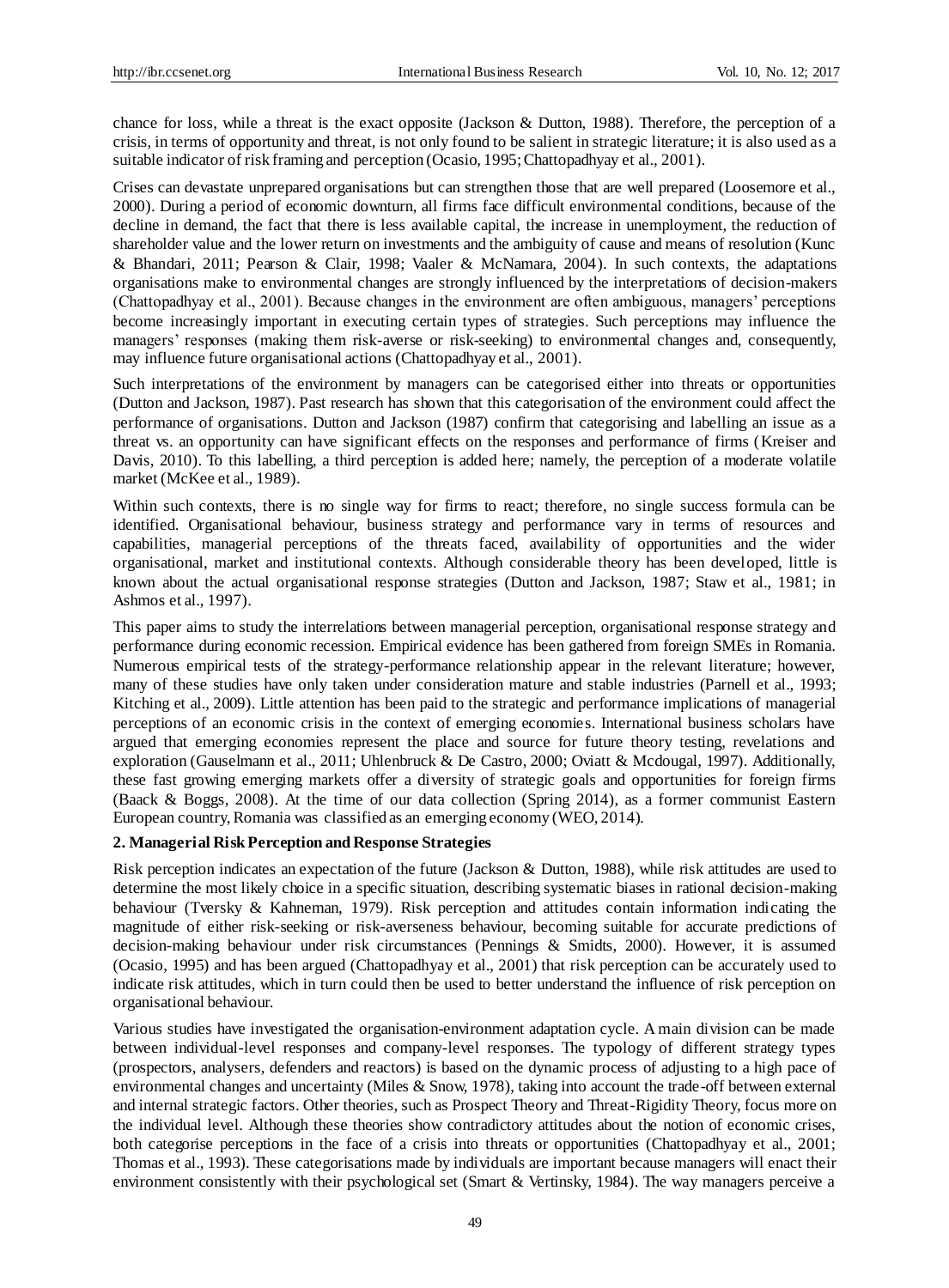crisis has consequences, in terms of determining strategic responses; thus, the level of individual tolerance for ambiguity and uncertainty becomes a critical factor in determining organisational responses to environmental stimuli (Dutton & Jackson, 1987, in; Ashmos et al., 1997; Smart & Vertinsky, 1984).

## *2.1 Perceiving Threats: Threat-Rigidity Theory*

A threat is an event that has impeding negative or harmful consequences for the entity (Staw et al., 1981; in Barnett et al., 2000). In order to understand managers' responses to threats, the threat-rigidity theory has been developed (Staw et al., 1981). Staw et al. (1981) mention several examples of companies in which individuals, groups and organisations act rigidly in the context of threatening situations. A threat may thus lead to a restriction of information and a constriction in control.

A restriction of information is characterised by a narrowing of the field of attention, a simplification of information codes, or a reduction in the number of channels used (Staw et al., 1981). A constriction of information means that the power within an organisation shifts to higher levels in the hierarchy. There are several levels at which the threat-rigidity theory applies; namely, the individual, the group and the organisational level. The focus here lies on the individual level, because organisational actions often involve the function of the welfare of individual managers (Staw et al., 1981). Individual managers who perceive the environment as a threat—like a crisis situation—possibly face limited control over the situation and the risk of negative results (Chattopadhyay et al., 2001, p. 939). As a reaction to such threats, managers can end up executing a greater level of organisational control. Also, other reactions to threats, such as cost cutting or budget tightening (Thomas et al., 1993), as well as an intensification of efficiency concerns (Staw et al., 1981) are possible. All these can be seen as risk-averse behaviours.

The threat-rigidity theory assumes that managers take risk-averse decisions in the face of a threatening environment, in this case a crisis situation. Instead of focusing on new markets and / or products, the company focuses on current resources, trying to make them more efficient. This is called exploitation (Kitching et al., 2009).

The threat-rigidity theory can be related to the strategy typology of Miles and Snow (1978), containing respectively a Reactor, a Defender, a Prospector and an Analyser. This study uses the Miles and Snow strategy typology, in order to distinguish the different strategy types among small- and medium sized companies. It was first published in 1978 and has been used later on by many other authors too (Hambrick, 1979; Snow & Hambrick, 1980; Meyer, 1982; McDaniel & Kolari, 1987; Ruekert & Walker, 1987; Zahra, 1987; Conant et al., 1990; in: Parnell et al., 1993, p. 30). The reason for choosing this typology is because it has proven its potential during the last decades, it is suitable for SMEs and it takes into account the adaptive capabilities of companies, by including a rank order from Reactor to Prospector Strategies.

Snow and Hribiniak (1980) state that organisations that use a Reactor strategy are often forced into this strategy because managers are not able to develop capabilities to deal with environmental changes. This can be related to the threat-rigidity hypothesis, because managers who perceive a crisis situation as threatening could be risk-averse and could react to the situation by means of a so-called Reactive Strategy. Managers only act when something happens in the environment. Miles and Snow (1978) have also identified the strategy type of a Defender. By means of this strategy, the organisation wants to secure and maintain its position in the market, by offering higher quality, superior service, or lower prices to protect their domain, rather than to move aggressively (Segev, 1987). The focus lies on securing market position, offering better customer service and keeping low prices (Gruber-Muecke & Hofer, 2015). Based on this line of argument, our first hypothesis can be formulated:

# *Hypothesis 1: The managerial perception of the crisis environment as a threat positively relates to a Defender Strategy or Reactor Strategy.*

# *2.2 Perceiving Opportunities: Prospect Theory*

The Prospect Theory contradicts the threat-rigidity hypothesis (Chattopadhyay et al., 2001). According to the Prospect Theory, decision-makers will take greater risks in response to threats, rather than in response to opportunities (Dutton & Jackson, 1987). Prospect Theory is based on the assumption that the probabilities of outcomes are known. This contradicts the Threat-Rigidity Hypothesis, which can be linked to uncertainty and in which managers are assumed to be risk-averse.

According to the Prospect Theory, responses to issues labelled as opportunities should be comparable to responses to problems framed as potential gain situations (Dutton & Jackson, 1987). When a manager perceives the environment as threatening, he or she will not preserve the status quo but will take action accordingly. This contradicts the Threat-Rigidity Hypothesis, which states that managers react conservatively in response to a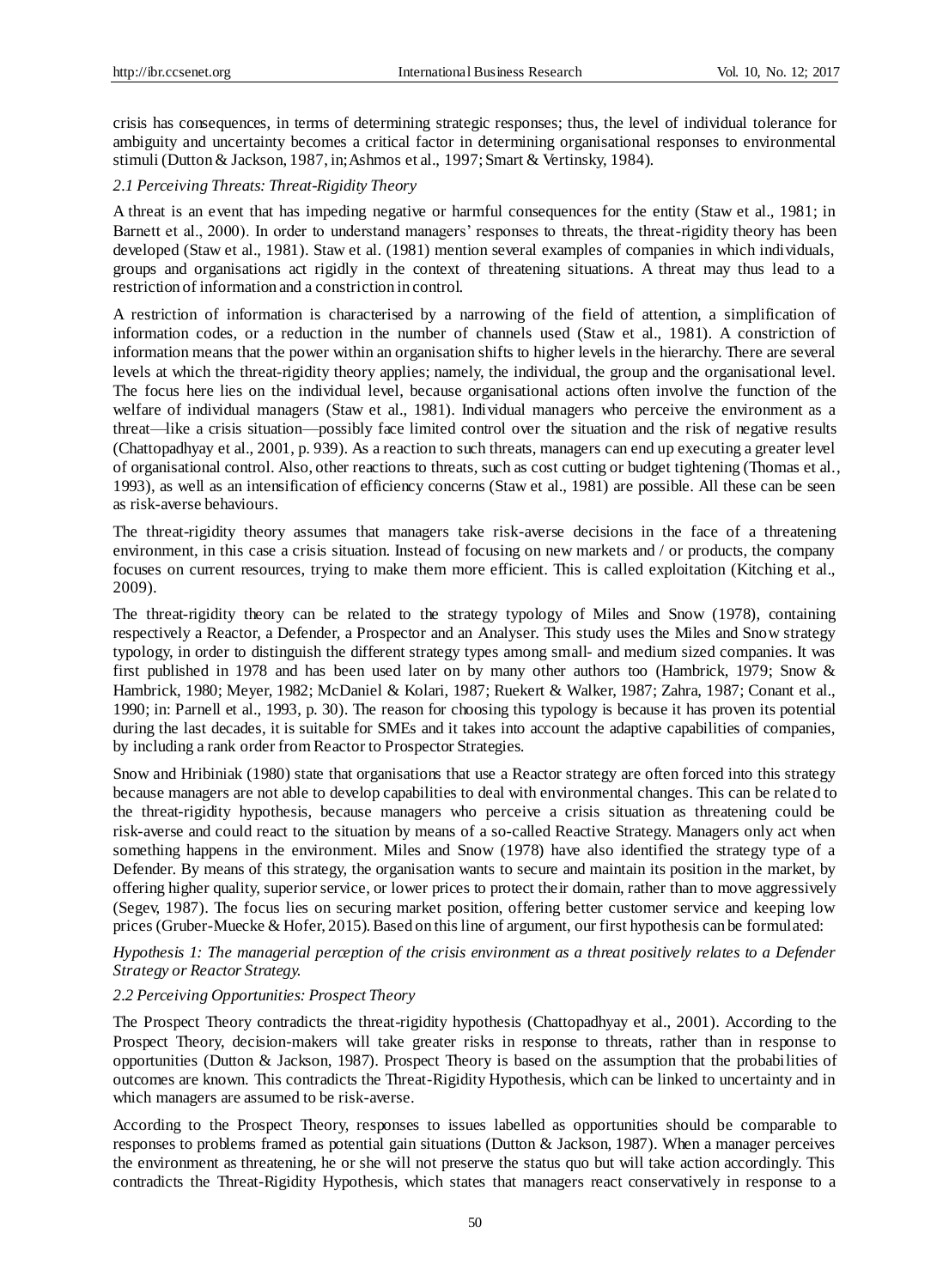crisis. According to Prospect Theory, individuals who are in unfavourable circumstances tend to become risk-seeking, because they feel they have little to lose (Chattopadhyay et al., 2001). Thus, decision-makers will end up taking greater risks in response to threats, for example in response to a crisis (Dutton & Jackson, 1987). According to this idea, managers who face a crisis environment, and thus face unfavourable circumstances, will be more willing to take risks, as a remedy to the crisis.

This argumentation can be linked to Miles and Snow's Prospector Strategy (1978). This is the most aggressive strategy, whereas a firm actively seeks new market opportunities and new product developments. Therefore, these kinds of firms are also called 'industry designers'. They respond very quickly to changes in the market, sometimes without even investigating potential risks. This resembles the concept of exploration, which is characterised by looking for new sources of competitive advantage (Kitching et al., 2009). When managers perceive a volatile market as positive, opportunities for the organisation tend to increase, because managers think there is a chance for market growth (McKee et al., 1989). Therefore, the following hypothesis can be formulated:

*Hypothesis 2: The managerial perception of the crisis environment as an opportunity positively relates to a Prospector Strategy.*

#### *2.3 Perceiving Both Sides: Exploration and Exploitation*

An organisation can execute a balancing strategy between exploration and exploitation. Miles and Snow's Analyser Strategy (1978) would suit most in this situation. This strategy is characterised by the maintenance of a stable domain, in which an organisation can operate with relative efficiency, also though attempting to identify (through market scanning and research) any emerging opportunities (McKee et al., 1989). The Analyser, as the name suggests, thus conducts profound market analysis before taking actions.

Often, the organisation is second-in to new product markets, learning from its predecessors. When a manager faces a crisis and takes greater risks compared to a non-crisis situation, he can use the Analyser Strategy if he does not want to take too much risk but still wants to take advantage of the crisis situation. McKee et al. (1989) have empirically investigated the fact that Analysers financially outperform other strategy types, when the market is mildly volatile. To see whether this also accounts for a relatively neutral perception of the market, the following hypothesis is formulated:

*Hypothesis 3: Managers who perceive a crisis environment neither as a threat nor as an opportunity are more likely to choose an Analyser Strategy.* 

#### **3. Strategy and Organisational Performance during a Crisis**

Geroski and Gregg (1997) argue that an organisation's pre-recession performance is no reliable measure of within- or post-recession performance. Firms with relatively poor performance before the recession might have excellent results after that period, while firms that operated well before could be worse off after the crisis. Some firms are able to adapt to recession conditions in superior ways, leading to improved performance. If companies are not able to innovate or display flexibility, relying solely on existing ideas, there can end up being fewer opportunities for exploration and ambidexterity. Performance during crisis maps organisational characteristics, such as business size or sector, in differentiated ways (Kitching et al., 2009). Regardless of whether an industry is flourishing or not, there are always differences that could be identified between high performers and low performers. The authors argue that 'outcomes cannot simply be read off from organizational characteristics' (p. 54); it is also about how businesses behave under certain conditions, thus the specific organisational strategy that is undertaken is an important antecedent, associated with performance during crisis (Tang and Hull, 2011).

In the relevant literature, different process characteristics of strategies have been identified. The typology of Miles and Snow (1978) can be seen as an ordinal set of the extent to which firms in these categories develop adaptive capability to respond to the market (McKee et al., 1989). Moreover, considerable empirical support has been found for this typology (Conant et al., 1990; Hambrick, 1979, 1983; McDaniel & Kolari, 1987; Meyer, 1982; Ruekert & Walker, 1987; Snow & Hambrick, 1980; Zahra, 1987; in Parnell et al., 1993).

The Prospector is the most aggressive strategy, in which the firm actively seeks new market opportunities and new product developments. The company responds very quickly to market changes, sometimes without even investigating the risks. Due to its external orientation, the Prospector tends to maintain and accept the inherent costs in developing extensive capabilities, necessary for responding to market changes (Miles & Snow, 1978; Uddin et al., 2014).

The Defender, is almost the opposite of the Prospector, because the firm intentionally reduces the adaptive capability and the associated cuts (McKee et al., 1989). The organisation selects a narrow and stable market so that it can focus on efficiency. Besides, the organisation is risk averse, in order to maintain its position in the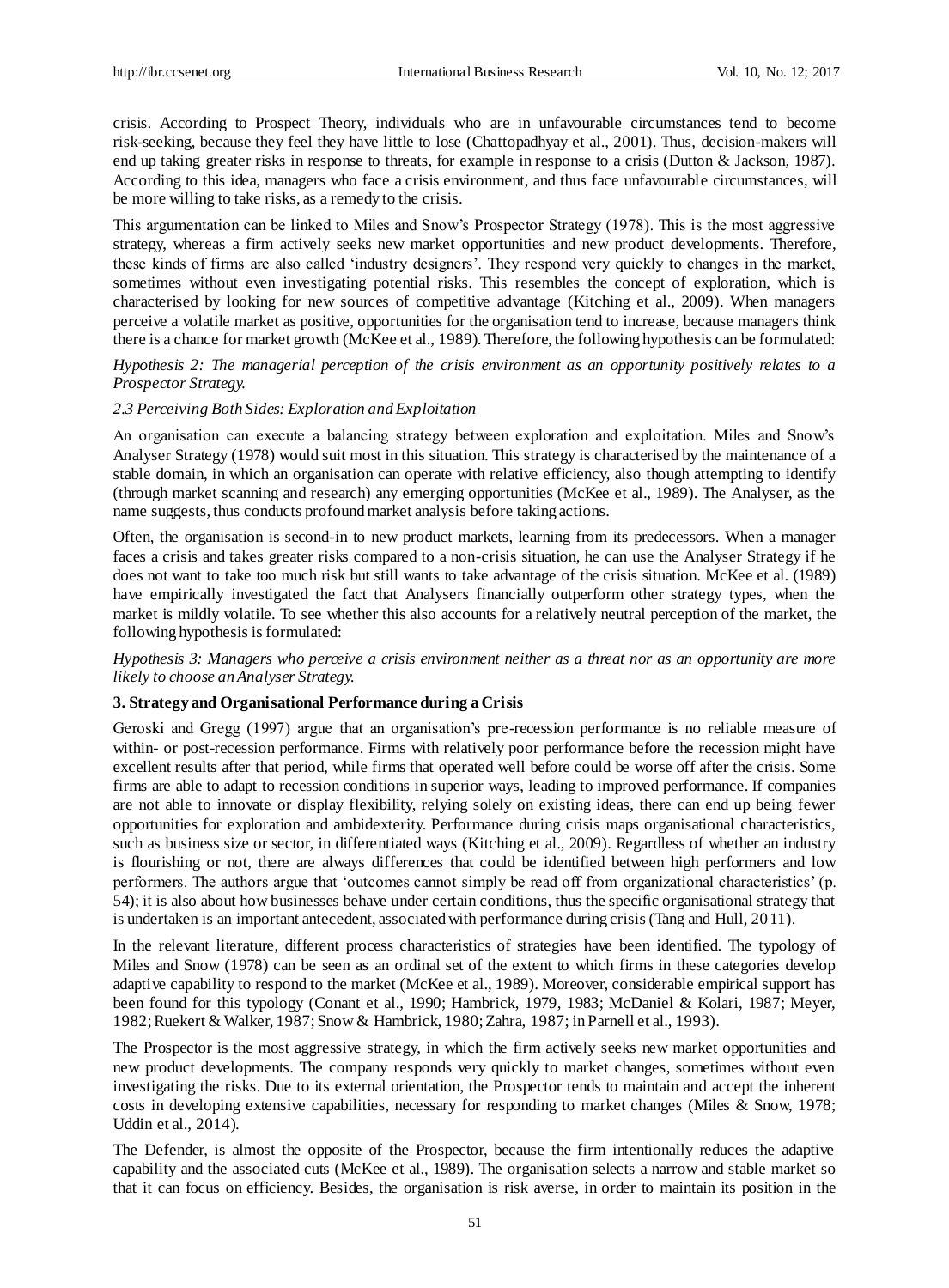market. By doing this, it can keep advertising expenditures low and the firm can focus on a limited product offering. Defenders display high labour division, high formalisation and a high centralisation structure (Parnell et al., 1993). The disadvantage is that the organisation can fail to notice market changes, leading to rigidity as a result (Keels et al., 1998).

The third strategy mentioned by Miles and Snow (1978) refers to the Analyser. Firms using this strategy maintain a stable domain, in order to operate with relative efficiency, while attempting to identify (through market scanning and research) any emerging opportunities. Firms choose this strategy because they are less risk-averse compared to Defenders and Reactors, but not so risk loving as Prospectors. Therefore, they are often second-in to new product markets, awaiting the advantage of learning from the pioneers. Analysers exert tight control over their current operations, but lose control of new ones. The Analyser often accomplishes above-average advantages, because of the ability to imitate Prospectors, while maintaining efficiency (Parnell et al., 1993).

Finally, the Reactor is characterised by a lack of adaptive capability, because of failing find a fit or rationale in terms of market changes. As McKee et al. (1989) note, a Reactor does not have a clearly articulated strategy, lacks linkages between strategy, structure and processes and tends to hold on to the status quo, despite changes in the environment. It can be seen as the least effective strategy, when reacting to a crisis, because the organisation has no direction or focus in mind (Gruber-Muecke & Hofer, 2015).

When looking at the relationship between type of strategy and performance of a firm, many studies conclude that superior performance can typically be found in Prospectors, Analysers and Defenders, while Reactors tend to perform poorly (Parnell et al., 1993). However, it must be noted that all this research was done in stable industries and not within highly volatile industries. Performance for Reactor companies was significantly lower than for non-reactors. Furthermore, O'Regan et al. (2006) found that Prospectors display superior performance, when compared to the other types. Based on these findings, we formulate the following hypotheses:

*Hypothesis 4: During an economic crisis, Prospector SMEs will outperform the Defender, Analyser and Reactor SMEs.* 

*Hypothesis 5: During an economic crisis, the Defender Strategy positively influences organisational performance.*

*Hypothesis 6: An Analyser Strategy positively influences organisational performance during an economic crisis.*

*Hypothesis 7: During a crisis, Reactor SMEs will show the lowest performance compared to Prospector, Defender and Analyser SMEs.* 

#### **4. Methodology**

#### *4.1 Sample and Data*

As the concept of organisation strategy focuses on the organisation, the unit of analysis is the organisation itself. In large organisations, it is difficult to discover the relationship between perception of an individual manager and the strategy the organisation on the whole adopts. Smaller firms are better able to adapt quickly to a crisis environment, when compared to larger firms, due to their greater flexibility that can help them adjust. Shama (1993) reported that managers in small, rapidly growing companies are more likely to report experiencing less of a negative impact by a crisis, when compared to managers of larger companies. On the other hand, smaller firms do not have the necessary resource-base to be able to quickly adapt. Kitching et al. (2009) mention that large companies have a wider range of strategic choices, available to them on the basis of their superior resources in terms of scanning the environment for potential opportunities, developing various capabilities and adopting a flexible approach in order to withstand difficult times. Thus, we are inclined to argue that smaller firms tend to suffer more than larger firms during a crisis. However, small firms could have an advantage, based on their ability to switch quickly.

Since international business scholars maintain that emerging economies represent the source of future theory testing, revelations and exploration (Gauselmann et al., 2011; Uhlenbruck & De Castro, 2000; Oviatt & McDougal, 1997). Additionally, the fast growing, emerging markets offer a diversity of strategic goal opportunities for FI.

At the time of data collection (Spring 2012), as a former communist Eastern European country, Romania was classified as an emerging economy (WEO, 2014). The growth of its GDP increased rapidly from 19,578 in 1992 to 122,696 in 2006 (both in millions of US dollars) (WEO, 2014). This study uses data from foreign SMEs operating in the service industry in Romania.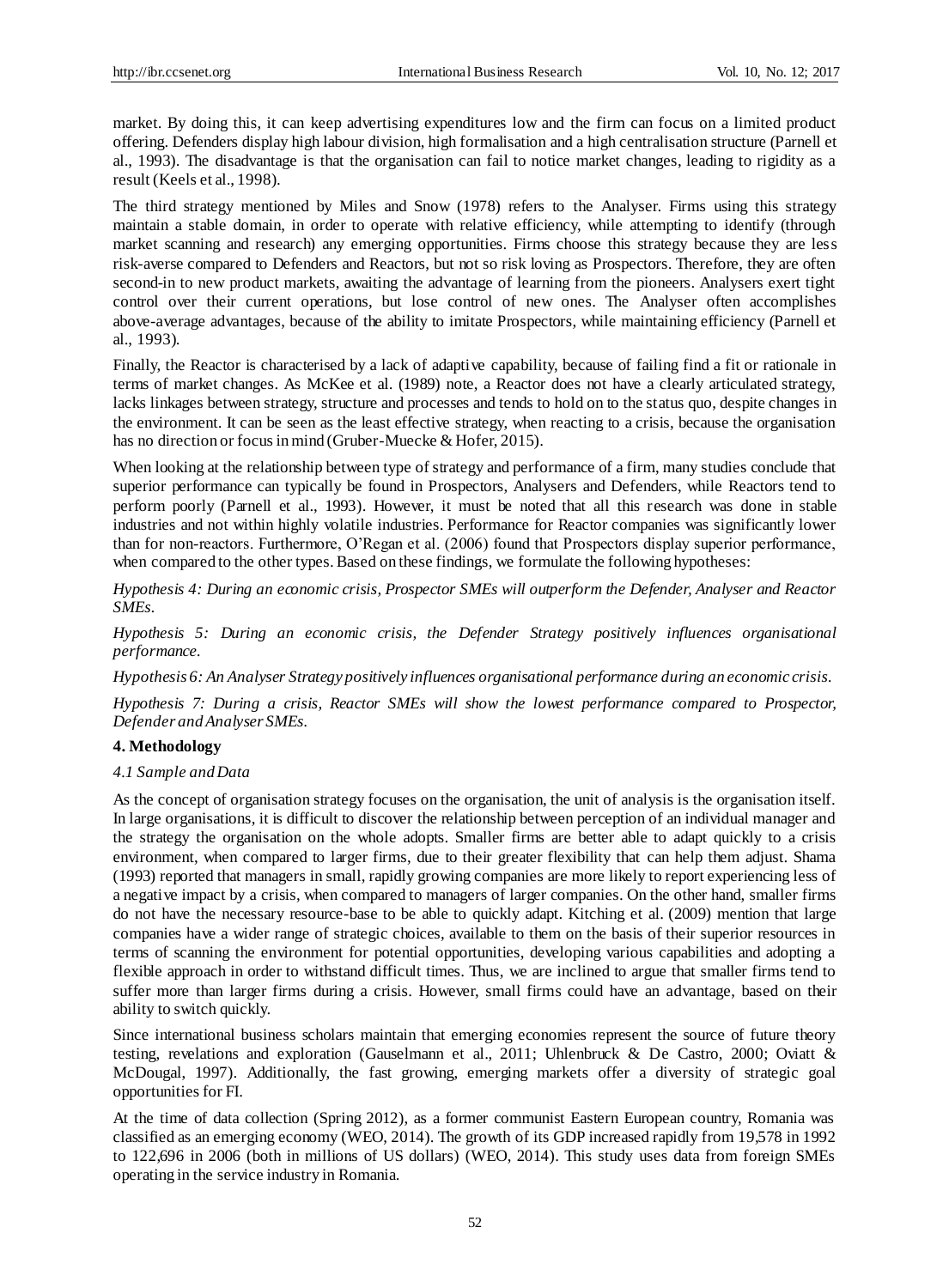The data for this study were gathered using a (postal and email) questionnaire survey, conducted among the strategic decision-makers (managing directors or owners) of SMEs, in the summer of 2013. In order to refine the final survey, we initially conducted a number of interviews with the respondents; we also pre-tested the survey on a sample of 40 respondents. The final study sample of 1410 foreign SMEs operating in Romania across 12 industries (see Figure 1) represents 40% of the population group of 3770 SMEs. Furthermore, the data was analysed by means of multinomial logistic regressions.



Figure 1. Industry representativeness of sample foreign SMEs in Romania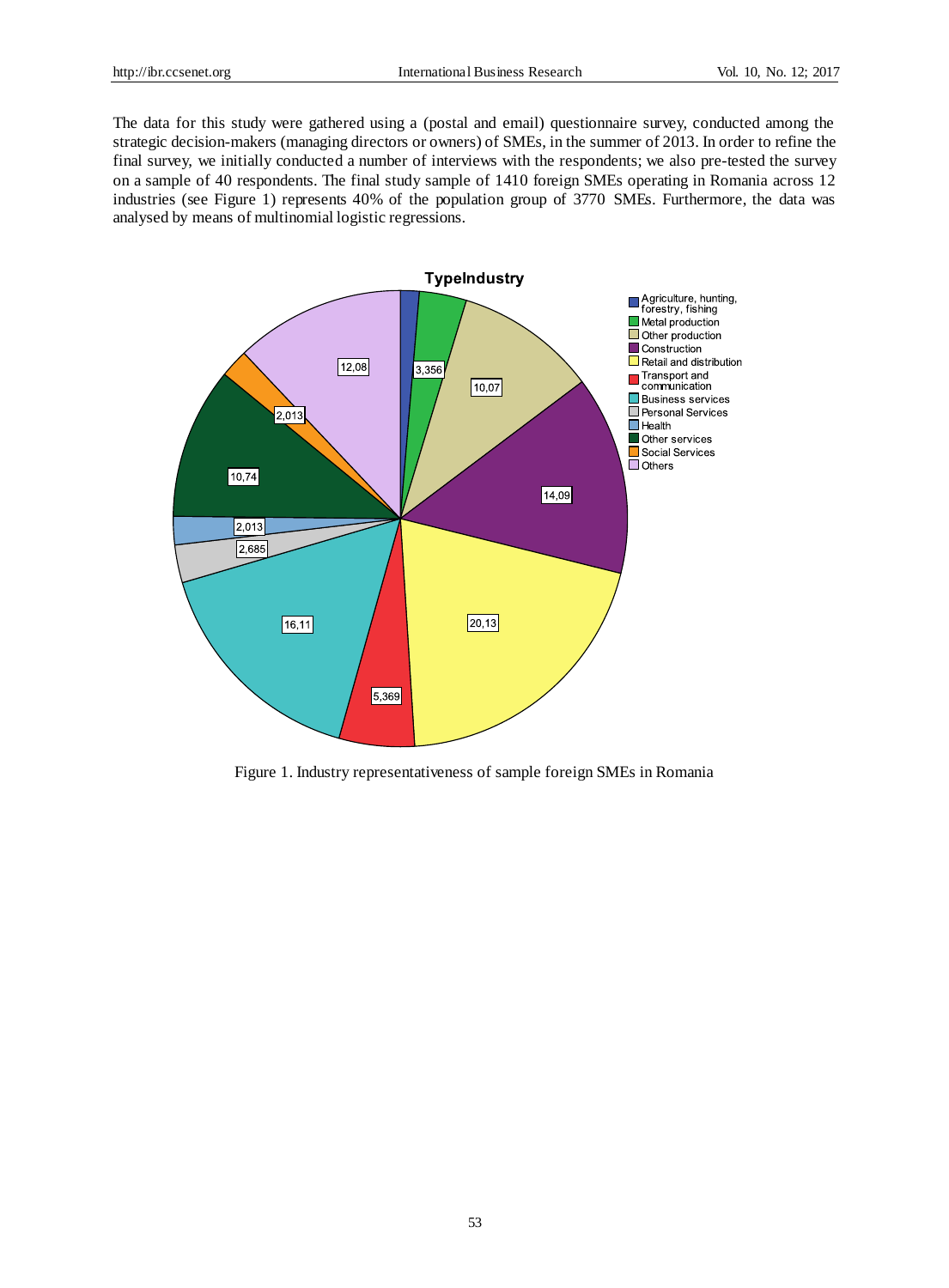#### *4.2 Variable Measurement*

Table 1 presents the operationalisation of the main variables in the study.

## Table 1. Operationalization of main variables

| Construct                            | Dimension                       | Indicators                                                                                        |
|--------------------------------------|---------------------------------|---------------------------------------------------------------------------------------------------|
|                                      |                                 | Return on total assets (after tax) compared to similar                                            |
| Perceived organisational performance |                                 | companies in the industry                                                                         |
| (O'Regan, 2006;                      | Perceived<br>financial          | Return on total sales (after tax) compared to similar                                             |
| Venkatraman and Ramanujam, 1986)     | performance                     | companies in the industry                                                                         |
|                                      |                                 | Sales growth compared to similar companies in the industry                                        |
|                                      | non-financial<br>Perceived      | Employee satisfaction                                                                             |
|                                      | performance                     | Local community responsibility                                                                    |
|                                      |                                 | Environmental responsibility                                                                      |
|                                      | Threat                          | Perception of losses                                                                              |
|                                      |                                 | Negative attitude                                                                                 |
|                                      |                                 | Little control of the situation                                                                   |
| Managerial Perception                | Opportunity                     | Perception of gains                                                                               |
| (Dutton and Jackson, 1987)           |                                 | Positive attitude                                                                                 |
|                                      |                                 | Control of the situation                                                                          |
|                                      | Neither threat, nor opportunity | Indifferent between gains or losses                                                               |
|                                      |                                 | Neutral attitude                                                                                  |
|                                      |                                 | Indifferent about controlling the situation                                                       |
|                                      | Defenders                       | Narrow and carefully focused                                                                      |
|                                      |                                 | Prominence in 'their' product market(s)                                                           |
|                                      |                                 | Domain dominated and cautious/strong<br>organisational                                            |
|                                      |                                 | monitoring                                                                                        |
|                                      |                                 | Cautious penetration and advances in productivity                                                 |
|                                      |                                 | Cost-efficiencies                                                                                 |
|                                      |                                 | Focal, core technology/basic expertise                                                            |
|                                      |                                 | Standardisation, maintenance programmes                                                           |
|                                      |                                 | Centralised and formal / financially anchored                                                     |
|                                      | Prospectors                     | Continuously expanding                                                                            |
|                                      |                                 | Active initiation of change                                                                       |
|                                      |                                 | Market and Environmentally oriented / aggressive search                                           |
|                                      |                                 |                                                                                                   |
|                                      |                                 | Product market development and diversification                                                    |
|                                      |                                 | Problem and opportunity finding / campaign (programme)                                            |
|                                      |                                 | perspective                                                                                       |
| Response Strategy                    |                                 | Product and/or market centred                                                                     |
| (Miles and Snow, 1978;               | Analysers                       | Segmented and carefully adjusted                                                                  |
| Conant et al., 1990)                 |                                 | Calculated followers of change                                                                    |
|                                      |                                 | Competitive oriented and thorough<br>Assertive penetration<br>and<br>careful<br>product<br>market |
|                                      |                                 | development                                                                                       |
|                                      |                                 |                                                                                                   |
|                                      |                                 | Incrementalism and synergism                                                                      |
|                                      |                                 | Comprehensive with incremental changes                                                            |
|                                      |                                 | Staff dominated / matrix oriented                                                                 |
|                                      | Reactors                        | Multiple methods / careful risk calculations                                                      |
|                                      |                                 | Uneven and transient                                                                              |
|                                      |                                 | Opportunistic thrusts and coping postures                                                         |
|                                      |                                 | Sporadic and issue dominated                                                                      |
|                                      |                                 | Project development and completion                                                                |
|                                      |                                 | Ability to experiment                                                                             |
|                                      |                                 | Trouble-Crisis oriented and disjointed shooters                                                   |
|                                      |                                 | Tight formal authority / loose operating design                                                   |
|                                      |                                 | Avoid problems / handle problems / remain solvent                                                 |

# *4.3 Control Variables*

The covariate company size is measured independently as the number of employees.

The covariate company age is an interval variable, measuring the number of operating years of the SME.

#### **5. Empirical Results**

The multicollinearity of the data was assessed by means of the Variance Inflation Factors (VIFs) and Tolerance values. The values of the VIFs and the Tolerance values are respectively 1.000 and 1.000. Both values are not higher than 10 or lower than 0.1, revealing the fact that multicollinearity is not a problem (Field, 2010).

Table 2 presents an overview of the managerial perception and the response strategy chosen: 31% of respondents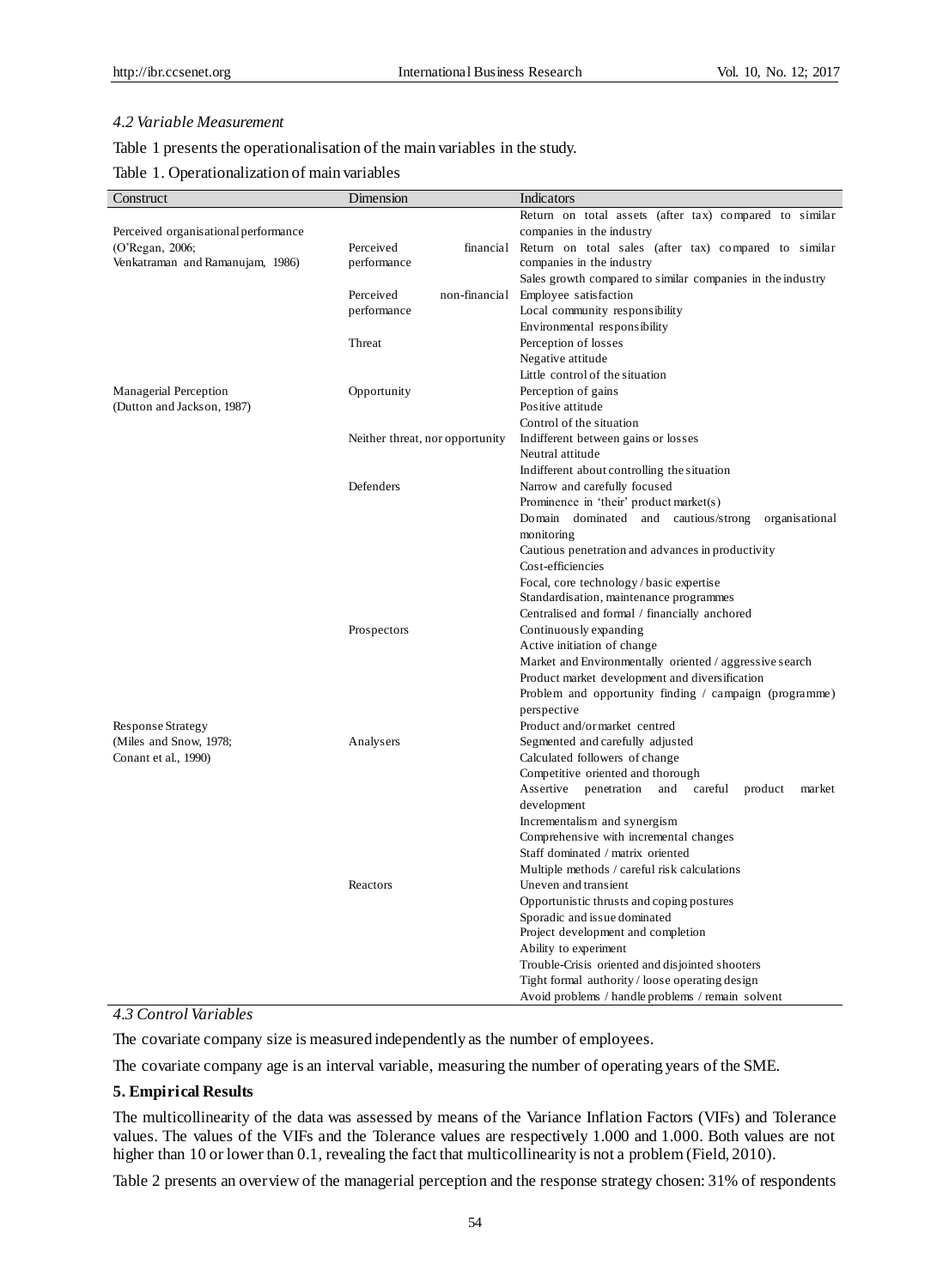experience the crisis as a threat, while 69% of respondents view the crisis as an opportunity. This indicates that more than two thirds of the entrepreneurs have a risk-open attitude in times of an economic crisis, when it comes to thinking about the opportunities for their companies. Because more respondents view the crisis as an opportunity, the chances of accepting the hypothesis regarding threat perception and Defender Strategy decrease.

Secondly, among the total working sample, 86,8% was male while only 13,2% was female. From this we can assume that more men than women manage SMEs in Romania. When comparing these numbers to national figures, 3 out of 10 managers of SMEs are female [http://www.anr.gov.ro/, accessed on December 18, 2013].

Third, it is striking that most respondents (42,4%) fall in the age category of 41-50 years. Given that the majority of respondents are male and most of them fall in this age category, this is something that could 'colour' the results and should be taken into account.

Table 2. Overview data

|                          |             |      | Marginal   |
|--------------------------|-------------|------|------------|
|                          |             | N    | Percentage |
| <b>Response Strategy</b> | Prospector  | 200  | 14,2%      |
|                          | Defender    | 430  | 30.5%      |
|                          | Analyser    | 480  | 34,0%      |
|                          | Reactor     | 300  | 21.3%      |
| Perception               | Threat      | 350  | 24,8%      |
|                          | Opportunity | 1060 | 75,2%      |
| Valid                    |             | 1410 | 100,0%     |
| Missing                  |             | 0    |            |
| Total                    |             | 1410 |            |
| Subpopulation            |             | 20   |            |

**Defender:** As perception changes from threat to opportunity, the change in the odds of choosing a Defender Strategy, compared to a Prospector Strategy, is 2,456. In other words, the chance that a manager views a crisis as a threat, choosing a Defender Strategy, compared to choosing a Prospector Strategy, is  $1/2,456 = 0,41$  more likely than when a manager sees a crisis as an opportunity.

**Analyser**: As perception changes from threat to opportunity, the change in the odds of choosing an Analyser Strategy, compared to a Prospector Strategy, is 1,685. This means that the odds for a manager to view a crisis as a threat, choosing an Analyser Strategy, when compared with choosing a Prospector Strategy, are  $1/1,685 =$ 0,60 times more likely than when a manager sees a crisis as an opportunity.

**Reactor**: As perception changes from threat to opportunity, the change in the odds of choosing a Reactor Strategy, compared to a Prospector Strategy, is 2,061. This means that the odds that a manager views the crisis as a threat, choosing a Reactor Strategy, compared with choosing a Prospector Strategy, are  $1/2,061 = 0,49$  times more likely than when a manager sees a crisis as an opportunity.

The empirical results testing the above hypotheses concerning managerial perception and the choice for a response strategy are presented in Table 3. Hypothesis 1 states that the more a manager of an SME perceives an economic crisis as threatening, the more he or she will choose a Defender Strategy. The results in table 3 below indicate that no significant relationship exists, as the Wald Statistic is not significant. Consequently, hypothesis 1 is rejected.

Secondly, hypothesis 2a claims that the more a manager of an SME perceives an economic crisis as an opportunity, the more likely he or she will be to choose a Prospector Strategy. When looking at the results in table 3 below, no such effects were found. Therefore, this hypothesis is also rejected.

Third, hypothesis 2b states that the more a manager of an SME perceives an economic crisis as an opportunity, the less likely he or she will be to choose a Reactor Strategy. Table 3 indicates that the Wald Statistic, indicating whether the predictor is making a significant contribution to the outcome, is not significant. Hence, hypothesis 2b is also rejected.

Finally, hypothesis 1 claims that the more a manager of an SME perceives an economic crisis as an opportunity, the more likely he or she will be to choose an Analyser Strategy. Table 3 below shows no significant relationship; therefore, this hypothesis is also rejected.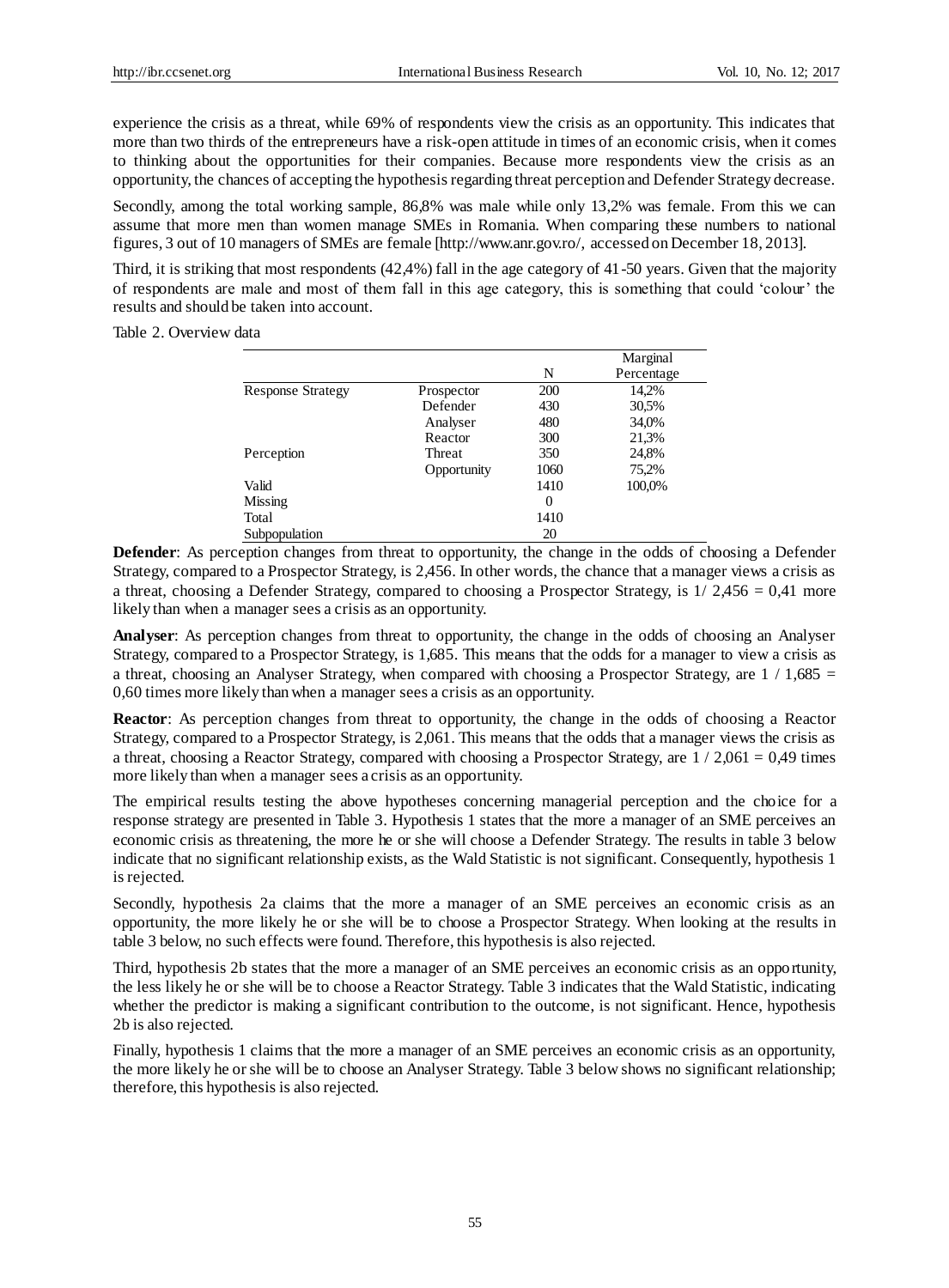# Table 3. Summary of model 1

|                                      |                               |                       | -95%                  | <b>Confidence</b> |
|--------------------------------------|-------------------------------|-----------------------|-----------------------|-------------------|
| interval for Odds Ratio+             |                               |                       |                       |                   |
|                                      | $\beta$ (SE)                  |                       | Wald Lower Odds Ratio |                   |
| Upper-                               |                               |                       |                       |                   |
| Defender vs. Prospector+             |                               |                       |                       |                   |
| Intercept+                           | $.57(.30)$ ** $.3.50$ $\cdot$ | تە                    | له                    | 47                |
| Managerial                           | $.90(0.71)$ <sup>o</sup>      | $.61+$<br>$1.61 \div$ | $2.50 +$              | $9.85 +$          |
| perception+                          |                               |                       |                       |                   |
| Analyser vs. Prospector <sup>®</sup> |                               |                       |                       |                   |
| <b>Intercept</b> <sup>{-1}</sup>     | $.78(.29)*$                   | $7.0*$<br>ت           | ت                     | ت                 |
| Managerial                           | $.52(.71)$ <sup>2</sup>       | $.53 -$<br>$.42 -$    | $1.69 +$              | $6.83 +$          |
| $perception \leftarrow$              |                               |                       |                       |                   |
| Reactor vs. Prospector+              |                               |                       |                       |                   |
| Intercept+                           | $.26(.32)$ <sup>o</sup>       | $.64 -$<br>P          | 47                    | ₽                 |
| <b>Perception</b> ®                  | .72 (.75) $\sigma$            | $.93 -$<br>$47 -$     | $2.06 +$              | 9.0 <sub>1</sub>  |

*Note:* **R** <sup>2</sup> = .014 (Cox & Snell), .015 (Nagelkerke). Model  $\chi^2(3)$  = 1.947, p > .05. \* p < .05, \*\* p < .10.

The second part of the model examines the effects of the four strategy types on organisational performance. By means of table 4, the hypotheses will be accepted or rejected accordingly. Table 4 presents the summary of the outcomes without covariates, while table 12 includes them.

Table 4. Summary of model 2 without covariates

|                                                     |                    | 95% Confidence Interval |       |              |
|-----------------------------------------------------|--------------------|-------------------------|-------|--------------|
| $\beta$ (SE)                                        | Sig.               | <b>Lower</b>            |       | <b>Upper</b> |
| a. Dependent variable: Return on Assets (ROA)       |                    | .40                     |       |              |
| <b>Intercept</b>                                    | 1.85(.11)          | $00*$                   | 1.62  | 2.10         |
| <b>Independent variable: Response Strategy</b>      |                    |                         |       |              |
| Prospector                                          | .06(.18)           | 74                      | $-30$ | 42           |
| <b>Defender</b>                                     | .15(.15)           | 32                      | $-15$ | .45          |
| <b>Analyser</b>                                     | $-.08(.15)$        | 61                      | $-36$ | 21           |
| <b>Reactor</b>                                      | Reference category |                         |       |              |
| b. Dependent variable: Return on Sales (ROS)        |                    | .85                     |       | 85           |
| <b>Intercept</b>                                    | 1.82(.12)          | $00*$                   | 1.6   | 2.06         |
| Independent variable: Response Strategy             |                    |                         |       |              |
| Prospector                                          | .05(.19)           | .81                     | $-33$ | .42          |
| <b>Defender</b>                                     | .14(.16)           | .40                     | $-18$ | .45          |
| <b>Analyser</b>                                     | .05(.15)           | 75                      | $-25$ | 35           |
| <b>Reactor</b>                                      | Reference category |                         |       |              |
| c. Dependent variable:<br><b>Total Sales Growth</b> |                    | 31                      |       | 31           |
| <b>Intercept</b>                                    | 1.82(.12)          | $00*$                   | 1.57  | 2.06         |
| Independent variable: Response Strategy             |                    |                         |       |              |
| <b>Prospector</b>                                   | $-.23(.20)$        | .25                     | $-61$ | 16           |
| <b>Defender</b>                                     | .11(.17)           | .50                     | $-21$ | 44           |
| <b>Analyser</b>                                     | .07(0.16)          | .66                     | $-24$ | .38          |
| <b>Reactor</b>                                      | Reference category |                         |       |              |

a. R  $2 = 0.020$ , b. R  $2 = .005$ , c. R  $2 = .024$ .

a. Model (3) = .979,  $p > .05$ , b. Model (3) = .262,  $p > .05$ , c. Model (3) = .616 > p .05. *Note:* \* p < .05.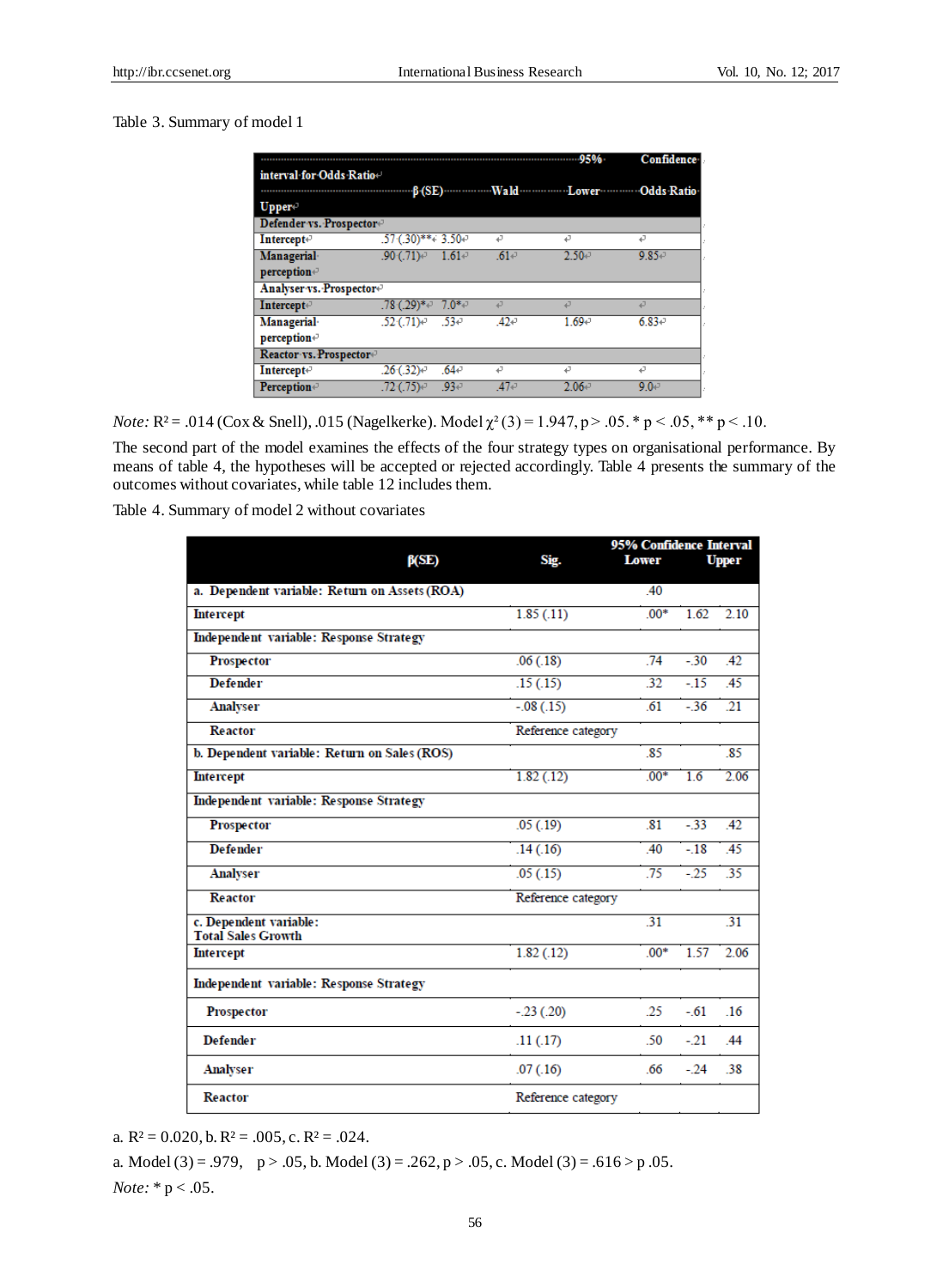Table 4 presents the results of the relationships between response strategies and organisational performance. The main model is not significant, because the significant values are respectively .40, .85 and .31, which are all greater than the p-value of .05.

In order to accept or reject these hypotheses, each one will be discussed separately. Hypothesis 4 states that the Prospector Strategy will outperform the Defender, Analyser and Reactor SMEs during an economic crisis. Table 4 displays that there is no significant relationship between a Prospector Strategy and ROA, ROS and Total Sales Growth, with respectively significant values of .74, .81 and .25, which are greater than the p-value of .05. Two B-values of the Prospector Strategy show a positive value (respectively .06 and .05) for Return on Assets and Return on Sales. This means that as the Prospector Strategy increases with one unit, while the ROA or ROS increases with .06 and .05. So, the Prospector Strategy does have a positive influence on organisational performance; therefore, hypothesis 4 is accepted.

Secondly, Hypothesis 5 claims that the Defender Strategy positively influences organisational performance during an economic crisis. Table 4 indicates that no effects are found, with significance levels of respectively .32, .40 and .50 for ROA, ROS and Total Sales Growth. When looking at the B-values in table 4, one sees that they all are positive. This means that as a Defender Strategy increases with one unit (so one Defender company more), ROA, ROS and Total Sales Growth increase as well, with respectively .15, .14 and .11. Therefore, hypothesis 5 is accepted.

Third, Hypothesis 6 stresses that the Analyser Strategy positively influences organisational performance during an economic crisis. Again, no results were found, as no significant relationships were discovered in the model. Table 4 shows one negative B-value and two positive B-values, but also here, the positive values do not have enough power to be significant.

Finally, Hypothesis 7 states that the Reactor Strategy negatively influences organisational performance during an economic crisis, when compared to the other strategy types. When looking at the results in table 4, the overall model is not significant, meaning that no significant differences exist between the strategies on the dependent variable, which is organisational performance. Thus, this hypothesis is not accepted as well. Because this strategy was the reference category in the parameter estimates, nothing can be said about the B-values, as these were set on 0.

#### Other Interesting Results

Table 5 below shows that the main model is significant for Return on Sales and Total Sales Growth, with respectively significant values of .06  $\lt p$  .10 and .01  $\lt p$  .05. When looking in more detail at these relationships, some striking aspects need to be mentioned in terms of both Return on Sales and Total Sales Growth.

The covariates Company Size and Company Age do have a significant influence on Return on Sales, with respective values of  $.002 < p.05$  and  $.007 < p.05$ . This means that Company Age and Size do matter when analysing the relationship between response strategies and organisational performance. The B-value for Size (-.10) shows a negative sign, meaning that as Company Size changes with one unit, the change in Return on Sales is -.10. This means that Company Size negatively influences Return on Sales. The B-value for Company Age shows a positive value with .15. This means that as the age of a company changes with one unit, Return on Sales increases with .15. Thus, the older a company is, the more experience it has and thus the higher the Return on Sales.

Total Sales Growth is significant as well in the main model. When looking at the covariates, one sees that Company Size and Company Age cause this significance, with values of respectively .09  $\lt p$  .10 and .001  $\lt$ p .05. Thus, again Company Size and Company Age are important when analysing the second model. The B-value for Company Size is -.06, meaning that as this variable changes with one unit, the change in Total Sales Growth is -.06. This means that Company Size negatively influences Total Sales Growth. The B-value for Company Age is .19, indicating that as the age of a company increases with one unit, the change in Total Sales Growth is .19. Thus, the older the company is, the higher the Total Sales Growth. In times of an economic crisis this could indicate that older, more established companies are more robust and have built some reserves in order to cope with crises.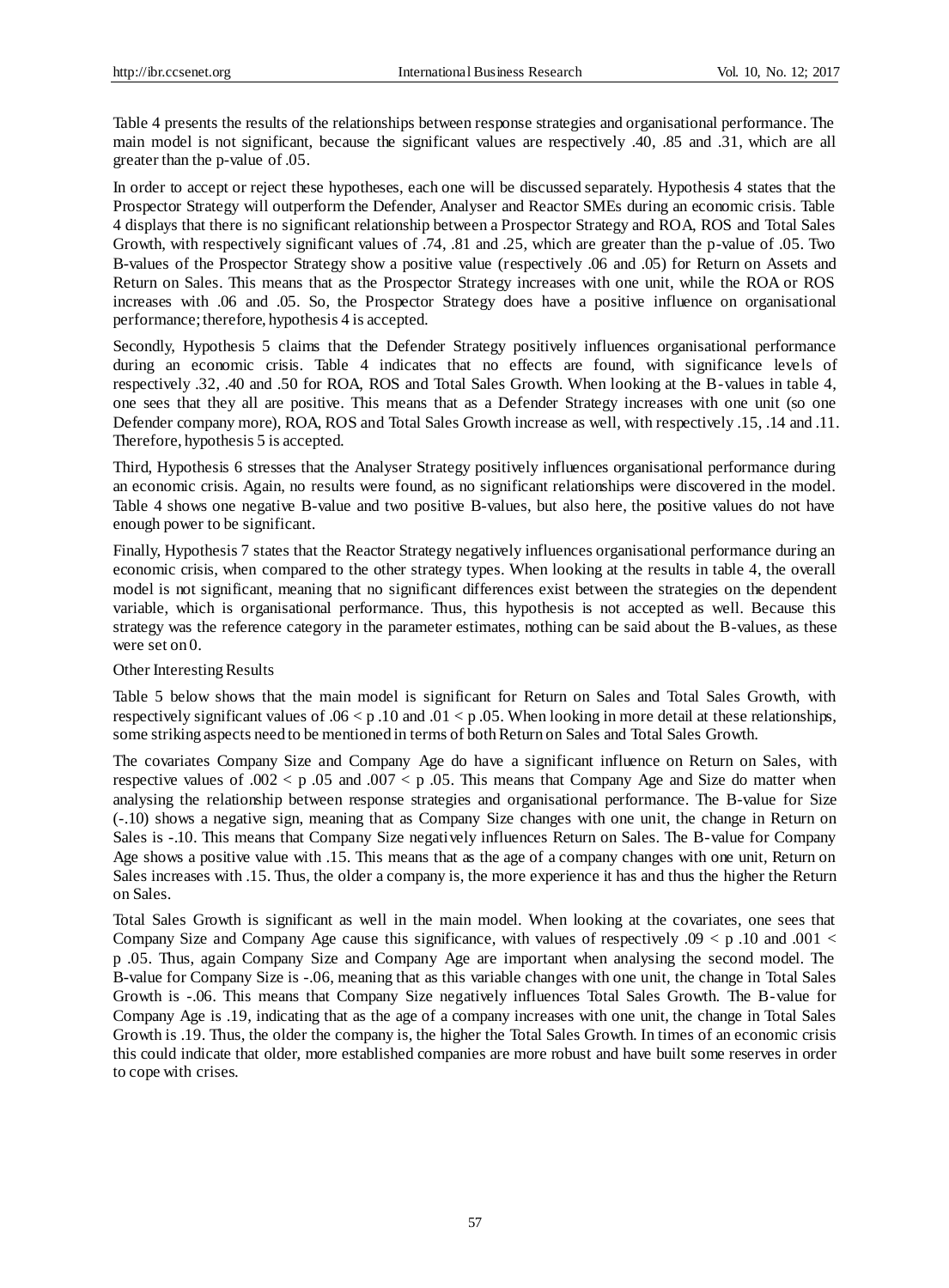## Table 5. Summary of model 2, including covariates Company Size, Company Age and Type of Industry

|                                                         |                    | 95% Confidence Interval |         |              |
|---------------------------------------------------------|--------------------|-------------------------|---------|--------------|
| B(SE)                                                   | Sig.               | Lower<br>41             |         | <b>Upper</b> |
| a. Dependent variable:<br><b>Return on Assets (ROA)</b> |                    |                         |         |              |
| <b>Intercept</b>                                        | 1.74(.21)          | $00*$                   | 1.33    | 2.16         |
| <b>Independent variable: Response Strategy</b>          |                    |                         |         |              |
| Prospector                                              | .08(.18)           | .68                     | $-28$   | .43          |
| <b>Defender</b>                                         | .15(.15)           | 33                      | $-15$   | .45          |
| Analyser                                                | $-.06(.15)$        | .68                     | $-35$   | 23           |
| Reactor                                                 | Reference category |                         |         |              |
| <b>Size</b>                                             | $-.04(.03)$        | 23                      | $-102$  | .03          |
| Company Age                                             | .09(0.05)          | .10                     | $-0.02$ | .19          |
| Type of industry                                        | $-.01(.02)$        | .70                     | $-04$   | .03          |
| b. Dependent variable:                                  |                    | 06**                    |         |              |
| Return on Sales (ROS)<br><b>Intercept</b>               | 1.62(0.22)         | $.00*$                  | 1.20    | 2.01         |
| <b>Independent variable: Response Strategy</b>          |                    |                         |         |              |
|                                                         |                    |                         |         |              |
| Prospector                                              | .07(0.19)          | .70                     | $-29$   | .44          |
| <b>Defender</b>                                         | .12(.16)           | 45                      | $-19$   | .42          |
| Analyser                                                | .10(.15)           | .50                     | $-19$   | .40          |
| Reactor                                                 | Reference category |                         |         |              |
| <b>Size</b>                                             | $-.102(.03)$       | $.002*$                 | $-17$   | $-04$        |
| Company Age                                             | .15(0.05)          | $.007*$                 | .04     | .25          |
| Type of industry                                        | .003(.02)          | .86                     | $-0.03$ | 04           |
| c. Dependent variable:                                  |                    | $.01*$                  |         |              |
| <b>Total Sales Growth</b><br><b>Intercept</b>           | 1.2(22)            | $.00*$                  | .80     | 1.67         |
| <b>Independent variable: Response Strategy</b>          |                    |                         |         |              |
| Prospector                                              | $-.24(.19)$        | 22                      | - 61    | .14          |
| <b>Defender</b>                                         | .08(.16)           | .61                     | $-23$   | .40          |
|                                                         |                    |                         |         |              |
| Analyser                                                | .01(.15)           | .52                     | $-21$   | .40          |
| Reactor                                                 | Reference category |                         |         |              |
| <b>Size</b>                                             | $-.06(.03)$        | $.09**$                 | $-12$   | .01          |
| <b>Company Age</b>                                      | .19(0.06)          | $.001*$                 | .09     | .30          |
| Type of industry                                        | .03(0.02)          | 12                      | $-01$   | 07           |

a. R  $\approx$  0.041, b. R  $\approx$  0.081, c. R  $\approx$  1.09.

a. Model (6) = .1.036, p > .05, b. Model (6) = 2.11, p < .10, c. Model (6) = .01 < p .05.

*Note:* \* p < .05 \*\* p < .10

The contrast matrix in table 6 below presents some more information about the differences between strategies in organisational performance, when including the three covariates. Two significant effects are found when including the covariates in the model, with a confidence level interval of 90% or a p-value of .10. First of all, the differences between the Defender Strategy and the Prospector Strategy turned out to be significant, with a value of .08 < p .10. To discover which of the four strategies scores better on Total Sales Growth, a profile plot has been made. This shows that a Defender scores significantly higher on Total Sales Growth when compared with a Prospector. Secondly, the difference between the Analyser and the Prospector Strategy also shows a significant effect, with a value of  $.06 < p$ . 10. This means also that an Analyser Strategy scores significantly better in terms of Total Sales Growth, when compared to a Prospector Strategy and when taking into account the covariates Size, Company Age and Type of Industry.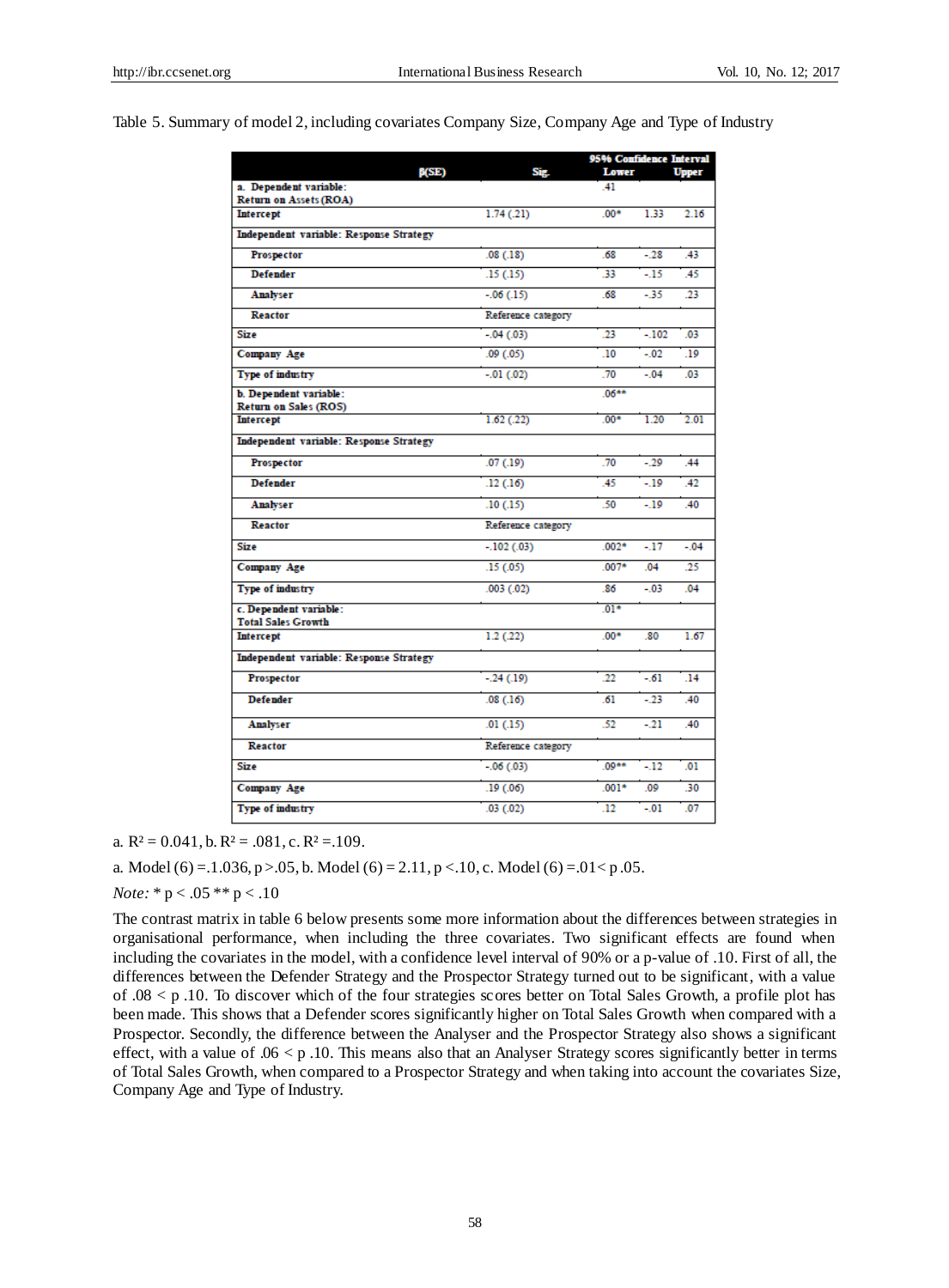Table 6. Contrast results (K Matrix) with Prospector Strategy as reference category. \*\* p < .10.

| <b>Independent variable</b>   | <b>Dependent variables</b> |       |                           |
|-------------------------------|----------------------------|-------|---------------------------|
| <b>Response Strategy</b>      | <b>ROA</b>                 | ROS   | <b>Total Sales Growth</b> |
|                               |                            |       |                           |
| Defender vs. Prospector       |                            |       |                           |
| Sig.                          | .67                        | .80   | $.08**$                   |
| <b>Lower Bound</b>            | $-21$                      | $-25$ | .02                       |
| <b>Upper Bound</b>            | .36                        | .34   | .62                       |
| Analyser vs. Prospector       |                            |       |                           |
| Sig.                          | A <sub>1</sub>             | .86   | $.06**$                   |
| <b>Lower Bound</b>            | $-.42$                     | $-25$ | .04                       |
| <b>Upper Bound</b>            | .14                        | 31    | .63                       |
| <b>Reactor vs. Prospector</b> |                            |       |                           |
| Sig.                          | .68                        | .70   | .22                       |
| <b>Lower Bound</b>            | $-38$                      | $-38$ | $-0.08$                   |
| <b>Upper Bound</b>            | 22                         | .23   | .55                       |

#### **6. Discussion and Conclusions**

The aim of this study was to discover what influence the perception of an economic crisis of SMEs in Romania has on their choice of a strategy type and also in terms of organisational performance. Our results indicate that 69% of the respondents' view economic crises as an opportunity, as opposed to 31% of respondents who are not so positive concerning the crisis and see it as a threat for their company. When you compare these results with the International Business Report (IBR) of Grant Thornton, they are quite in line with that institute's findings. Grant Thornton found that foreign entrepreneurs started to have more confidence in the economy during the third quarter of 2012, compared to the second quarter of 2012. Even though there was an increase in their economic confidence, however, entrepreneurs remained predominantly negative.

When looking at the results of this study, one sees that, first of all, most of the companies fall into the category of Analyser, with a number of 53 out of 151 (≈35%). It seems that most managers would like to invest in times of economic crisis, but they are careful and do not want to take too much risk by focusing on only one market. This separation of a stable market focus on the one hand and a changing market focus on the other hand is most popular among the SMEs of this study. This means that in stable markets, companies operate routinely and efficiently by means of already established procedures. In changing markets, managers tend to look towards competitors sharply for new ideas, in order to adapt quickly when they turn out to be successful (Miles and Snow, 2003).

Secondly, after the Analyser Strategy, the Defender Strategy follows, with 43 out of 151 companies (≈28%). This means that 28% of SMEs' managers do not tend to search outside their domains for new opportunities (Miles & Snow, 2003). They stay where they are and wait for better times to come, while in the meantime trying to increase the efficiency of their company's operations.

Third, results concerning the Reactor Strategy show that approximately 22% of the companies perceive change and uncertainty in their organisational environments but are unable to respond effectively (Miles & Snow, 2003). Finally, 22 out of 151 companies (≈15%) are Prospectors. These companies continuously search for market opportunities and regularly experiment with responses to emerging market trends (Miles & Snow, 2003). Because of this low number, it seems that managers of SMEs are reluctant when it comes to new investments and experimenting with new products / services. They tend to use other strategies, more than the Prospector Strategy.

Company size negatively affects ROS and Total Sales Growth, while the age of a company positively affects ROS and Total Sales Growth. Within these significant models, the Defender and Analyser Strategies score better than the Prospector Strategy in times of an economic crisis.

When looking at the first part of the model, it has been concluded that managerial perception does not determine a certain strategy response. This contradicts part of the previous findings in the relevant literature. Thomas et al. (1993) have found that there is a positive and significant relationship between the interpretation-action linkages. They found that the perception of controllability (an indicator of the dimension opportunity in this study) is a predictor of a product-service change. When comparing it with this study, no significant relationship between the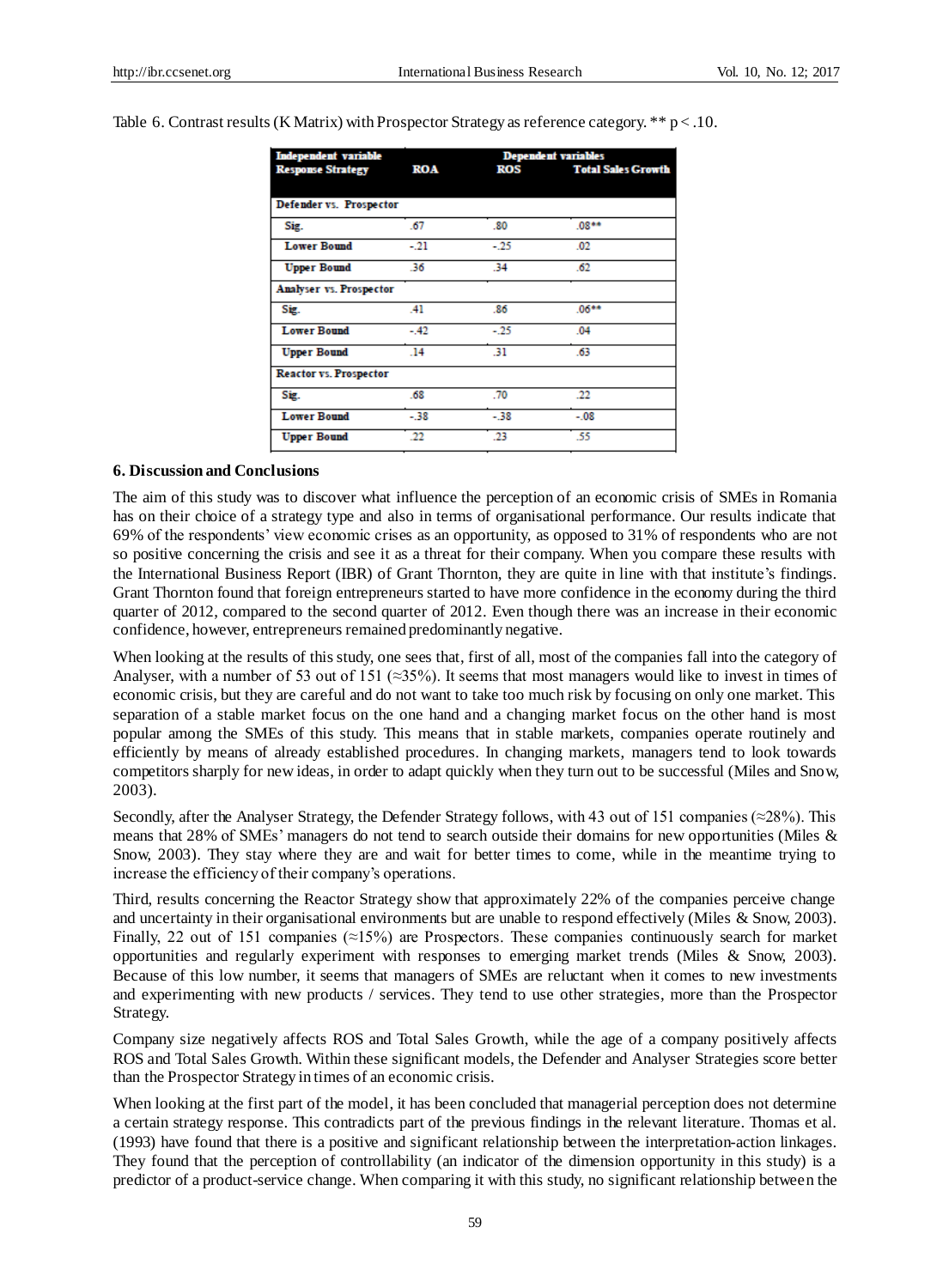Opportunity Perception and the Prospector Strategy (which focuses on change) has been found. As an explanation for this, there might be additional factors that affect the choice of a certain strategy type. Examples include the industry structure (Porter, 1985; Nadkarni et al., 2008), the financial possibilities of the company and the resources and capacities of the company to react quickly to the environment. Nadkarni et al. (2008) state that managerial cognition is not enough when it comes to predicting a company's strategic actions.

The findings of this study show that no best performing strategy can be discovered among Prospectors, Defenders, Analysers and Reactors. This contradicts the theory concerning action and outcome in several ways.

First of all, O'Regan et al. (2006) state that the majority of high performing firms are "Prospector" type firms. This is not the case in the findings of this study, because no differences were found between the four strategy types of Miles and Snow (1978) when it comes to organisational performance.

The Analyser Strategy is the most common strategy in this study; 35% of companies follow an Analyser Strategy. Although no significant relationship exists between the Analyser Strategy and organisational performance, our respondents probably use the Analyser Strategy as this works best for them during an economic crisis.

Finally, it is interesting to note here that Miles and Snow (1978) stated initially that each strategy should perform equally. Our results correspond with their findings.

This research focuses on the current perceptions of owners / managers during a crisis, at one moment in time. This also refers to the strategy the company applies; it is measured at one moment in time. This gives only a 'snapshot' of a company's strategy, because it is possible that an SME's strategy can change quickly. When looking at the first part of the model, one could argue that there might be a gap between thinking (perceiving the world around you) and doing (acting upon this world). De Wit and Meyer (2004) state that a balance should be kept between what the organisation might do in terms of environmental opportunity. When a manager of an SME views a crisis as an opportunity, it is possible that this does not lead immediately to the execution of another strategy. It takes time to implement a certain strategy; time is needed between thinking and executing a certain action.

When looking at the action part only—executing a response strategy—some interesting aspects will be mentioned in order to arrive at a more comprehensive view of reality. In this study, the Miles and Snow typology (1978) has been used as a measure of strategic action. The literature offers an interesting insight into the use of typologies and, specifically,

According to Ghemawat (1993), the companies that emerge the strongest from a downturn are those that use this time of uncertainty to their advantage. They manage to improve their market position through targeted investment in their core business, either by adding capacity or capability. They also avoid diversification, as it dilutes focus when it comes to strengthening the core business. By being proactive and remaining focused on their core business, such companies can outperform hesitant and struggling competitors. Navarro (2005) argues that firms that aggressively ramp up investments during a recession may emerge in the next expansion with the lowest capacity available to satisfy pent up demand. Firms may also achieve product innovations that will allow them to grab market share from competitors, once the recovery takes place.

Recent research into the crisis response strategies of organisations has created some theoretical foundations for analysing the relation between risk preferences and strategic decision-making on a corporate level, with the main goal being to supplement existing rational analytical models (Holmes et al., 2011). Evidence indicates that there is a relation between risk perception in the context of opportunity and threat and the type of strategic responses to a crisis. These relations are to some extent in line with the arguments of PT. However, to what extent risk perceptions, as used by individual decision-making models, influence the choice in crisis response strategies is unknown (Chattopadhyay et al., 2001). He hereby provides empirical evidence with complex cognitive implications for the organisational actor, strategy, and performance. Moreover, Kitching et al. (2009) note that firm size is only one determinant of performance under recession conditions. Factors like industry and geography have an impact as well (Phongpetra & Johri, 2011).

This study contributes to a body of research on the effects of response strategies during economic crises on firm performance (Gruber-Muecke & Hofer, 2015; Uddin et al., 2014). The aim of this research is to give an insight in terms of what successful response strategies can firms adopt during an economic crisis. Many studies have focused on the survival of firms during recessions (Bibeault, 1982; Bigelow & Chan, 1992; Kitching et al., 2009; Lin et al., 2008; Patheo & Szabo, 2010; Pearce & Michael, 2006). However, those studies examined the effects of strategies used during previous recessions, less radical and far reaching, similarly to the global economic crisis that started in September 2008. This economic crisis has a distinct character (Allen, 2009) and is of such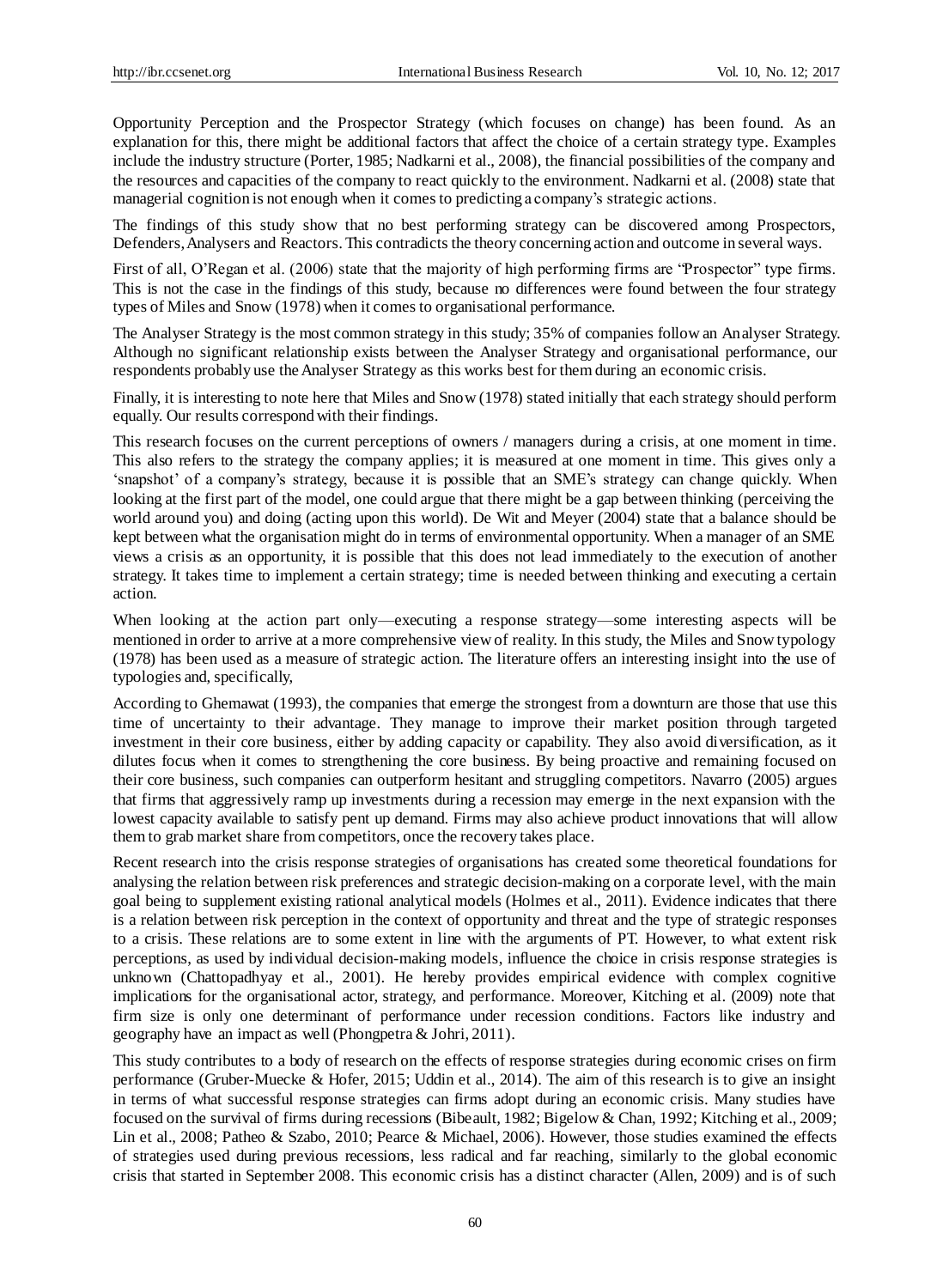magnitude that its survival requires an individual analysis.

Previous studies also didn't take into account the distinction between performance during a crisis and afterwards. Obviously, no crisis lasts forever and the effects of a strategy on performance after a crisis are also important to consider. Therefore, an important issue is to get a better understanding of how to respond strategically in order to maintain or improve firm performance during a crisis and afterwards. This study contributes to the development of knowledge about response strategies during a crisis and the effects on firm performance, by indicating that solely investing in core business, marketing and innovation during an economic crisis seem to have a positive effect on firm performance during a crisis and afterwards (Enderwick, 2009).

Most executives, even of multinationals, are not used to tackling the complex set of internal and external issues that are thrown up by a crisis (Booth, 1993; Kreiser and Davis, 2010). For example, Hoffman (1989) has suggested that 'an increasing number of general managers are having to cope with crisis and decline, yet they have little experience or management theory upon which to draw'. Although a few years old, these quotes remain meaningful today. Therefore, it is relevant to develop an understanding of response strategies that can help firms manage their way through such crises. Results of this study indicate that in order for firm performance to improve during and after a crisis, firms need to innovate and invest in core business and marketing. Innovation seems to have a positive effect on market share and investing in core business and marketing indicates good results on profitability and sales during a crisis. Innovation may be especially effective during a recession, since during a downturn, competitors are usually relatively quiet. A successful introduction of a new product can infuse a firm with a boost of new revenues (McCarthy & Sutcliff, 2002), causing its market share to grow, compared to non-innovating businesses. So firms that are proactive in marketing and remaining focused on the core business through investing can outperform sedentary companies during a crisis. Their position in the marketplace can thus be protected. Furthermore, investment in core business and marketing also seems to be the most appropriate strategy to choose in order to keep up sales after a crisis. A recession does not last forever, so managers need to prepare for the growth that inevitably follows a recession, in order to keep up revenues. A lack of investment often leaves firms unable to meet the demand generated by an economic recovery, competitors emerging to fill the void.

#### **References**

- Abdellaoui, M. (2000). Parameter-Free Elicitation of Utility and Probability Weighting Functions. *Management Science, Science,* 1497-1512. https://doi.org/10.1287/mnsc.46.11.1497.12080
- Abdellaoui, M., Barrios, C., & Wakker, P. P. (2007). Reconciling introspective utility with revealed preference: Experimental arguments based on prospect theory. *Journal of Econometrics, 138*, 356-378. https://doi.org/10.1016/j.jeconom.2006.05.025
- Abdellaoui, M., Bleichrodt, H., & Paraschiv, C. (2007). Loss Aversion Under Prospect Theory: A Parameter-Free Measurement. *Management Science, 10*(53), 1659-1674. https://doi.org/10.1287/mnsc.1070.0711
- Achrol, R. S., & Kotler, P. (1999). Marketing in the Network Economy. *Journal of Marketing*, 146-163. https://doi.org/10.2307/1252108
- Allais, M. (1953). Behavior of the rational man before risk: Criticism of the American school postulates and axioms. *Econometrica*, 503-546. https://doi.org/10.2307/1907921
- Anderton, R., & Tewolde, T. (2011). The Global Financial Crisis: Understanding the Global Trade Downturn and Recovery. *The World Economy*, 741-763. https://doi.org/10.1111/j.1467-9701.2011.01351.x
- Aragón-Sánchez, A., Sánchez-Marín, G. (2005). Strategic Orientation, Management Characteristics, and Performance: A Study of Spanish SMEs. *Journal of Small Business Management, 43*(3), 287-308. https://doi.org/10.1111/j.1540-627X.2005.00138.x
- Arkes, H. R., & Blumer, C. (1985). The psychology of sunk cost. *Organizational Behavior and Decision Processes*, 124-140. https://doi.org/10.1016/0749-5978(85)90049-4
- Ashmos, D. P., Duchon, D., & Bodensteiner, W. D. (1997). Linking Issue Labels Andand Managerial Actions: A Study of Participation in Crisis Vs. Opportunity Issues. *Journal of Applied Business Research*, *13*, 31-46. https://doi.org/10.19030/jabr.v13i4.5739
- Baack, D. W., & Boggs, D. J. (2008). The difficulties in using a cost leadership strategy in emerging markets. *International Journal of Emerging Markets, 3*(2), 125-139. https://doi.org/10.1108/17468800810862605
- Barker III, V. L., & Duhaime, I. M. (1997). Strategic Change in the Turnaround Process: Theory and Empirical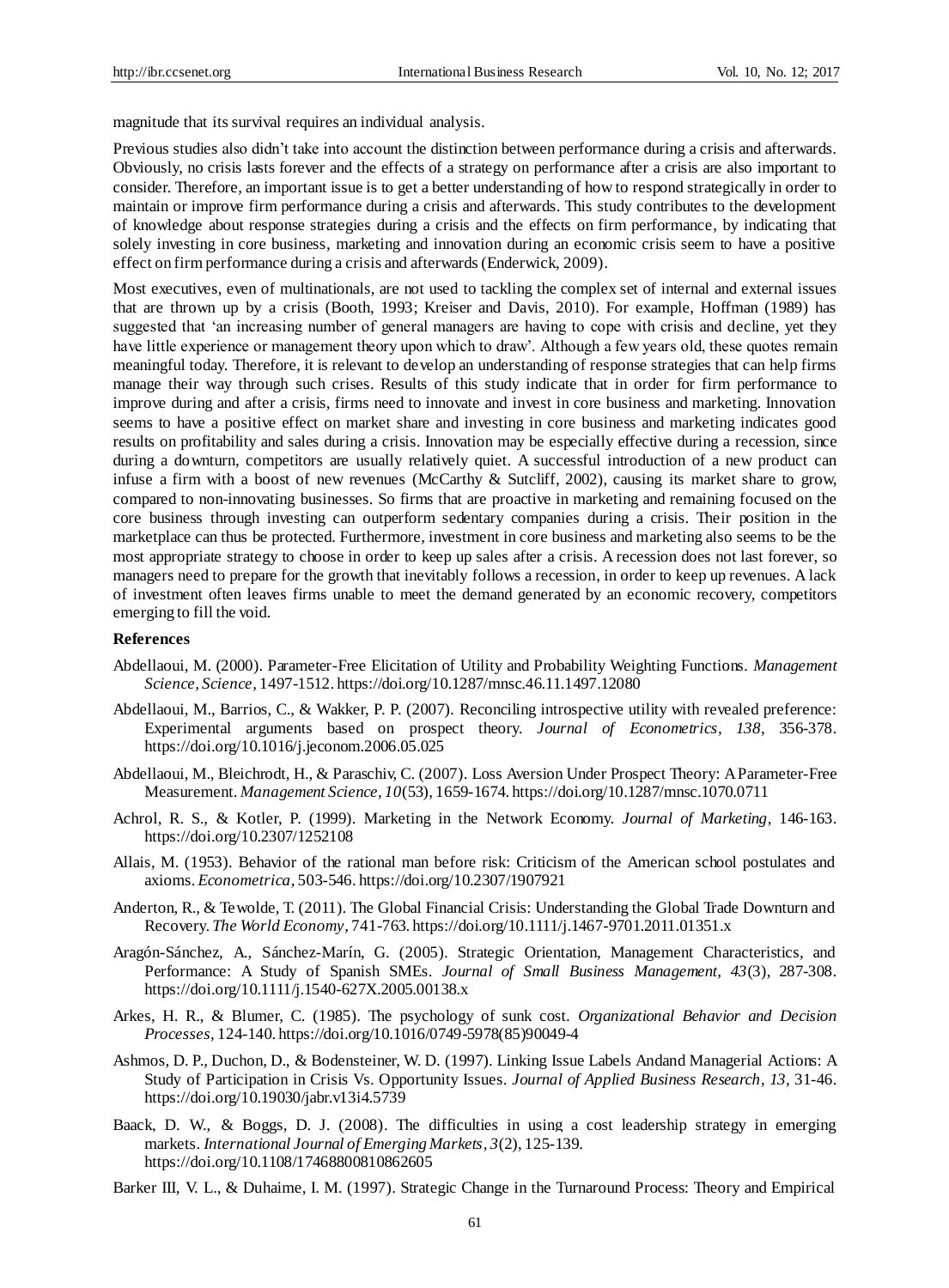Evidence. *Strategic Management Journal*, 13-38.

https://doi.org/10.1002/(SICI)1097-0266(199701)18:1<13::AID-SMJ843>3.0.CO;2-X

- Barker III, V. L., & Mone, M. A. (1994). Retrenchment: Cause of Turnaround or Consequence of Decline? *Strategic Management Journal*, 395-405. https://doi.org/10.1002/smj.4250150506
- Barnett, C. K., & Pratt, M. G. (2000). From threat-rigidity to flexibility: Toward a learning model of autogenic crisis in organisations. *Journal of Organisational Change Management*, *13*, 74-88. https://doi.org/10.1108/09534810010310258
- Bleeke, J., & Ernst, D. (1993). *Collaborating to Compete: Using Strategic Alliances and Acquisitions.* Ney York: Wiley.
- Block, J., Sandner, P., Spiegel, F. (2013). How Do Risk Attitudes Differ within the Group of Entrepreneurs? The Role of Motivation and Procedural Utility. *Journal of Small Business Management, 53*(1), 183-206. https://doi.org/10.1111/jsbm.12060
- Bromiley, P. (1991). Testing a causal model of corporate risk taking and performance. *Academy of Management Journal, 1*(34), 37-59. https://doi.org/10.2307/256301
- Bromiley, P. (2010). Looking at Prospect Theory. *Strategic Management Journal, 31*, 1357-1370. https://doi.org/10.1002/smj.885
- Bryson, J. (1996). Small Business Service Firms in the 1990s Recession in the United Kingdom: Implications for Local Economic Development. *Local Economy, 3*(11), 221-236. https://doi.org/10.1080/02690949608726334
- Chateauneuf, A., & Wakker, P. (1999). An Axiomatization of Cumulative Prospect Theory for Decision Under Risk. *Journal of Risk and Uncertainty*, 137-145. https://doi.org/10.1023/A:1007886529870
- Chattopadhyay, P., Glick, W. H., & Huber, G. P. (2001). Organizational Actions in Response to Threats and Opportunities. *Academy of Management, 44*(5), 937-955. https://doi.org/10.2307/3069439
- Chen, M. J. (1996). Competitor Analysis and Interfirm Rivalry: Toward a Theoretical Integration. *Academy of Management Review*, 100-134.
- Child, J., Faulkner, D., & Tallman, S. (2005). *Cooperative Strategies: Managing Alliances, Networks, and Joint Ventures.* Oxford: Oxford University Press. https://doi.org/10.1093/acprof:oso/9780199266241.001.0001
- Conant, J. S., Mokwa, M. P., & Varadarajan, P. R. (1990). Strategic Types, Distinctive Marketing Competences and Organizational Performance: A Multiple Measures-Based Study. *Strategic Management Journal*, *11*, 365-383. https://doi.org/10.1002/smj.4250110504
- Cyert, R. M., & March, J. G. (1992). *A behavioral theory of the firm (2nd ed.).* Cambridge: Blackwell.
- Day, G. S. (1995). Advantageous Alliances. *Journal of the Academy of Marketing Science, 4*(23), 297-300. https://doi.org/10.1177/009207039502300409
- Deligianni, J., Dimitratos, P., Petrou, A., Aharoni, Y. (2015). Entrepreneurial orientation and international performance: the moderating effect of decision-making rationality. *Journal of Small Business Management, 12.*
- Devers, C. E., McNamara, G., Wiseman, R. M., & Arrfelt, M. (2008). Moving Closer to the Action: Examining Compensation Design Effects on Firm Risk. *Organization Science*, 548-566. https://doi.org/10.1287/orsc.1070.0317
- Dutton, J. E., & Jackson, S. E. (1987). The Categorization of Strategic Issues by Decision Makers and Its Links to Organizational Action. *Academy of Management Review, 28*, 76-90.
- Edwards, K. (1996). Prospect Theory: a literature review. *International Review of Financial Analysis*, 19-38. https://doi.org/10.1016/S1057-5219(96)90004-6
- [Enderwick,](http://www.emeraldinsight.com/action/doSearch?ContribStored=Enderwick%2C+P) P. (2009). Responding to global crisis: the contribution of emerging markets to strategic adaptation, *International Journal of Emerging Markets*, *4*(4), 358-374. https://doi.org/10.1108/17468800910991250
- Fennema, H., & Wakker, P. (1997). Original and Cumulative Prospect Theory: A Discussion of Empirical Difference. *Journal of Behavioral Decision Making*, 53-64. https://doi.org/10.1002/(SICI)1099-0771(199703)10:1<53::AID-BDM245>3.0.CO;2-1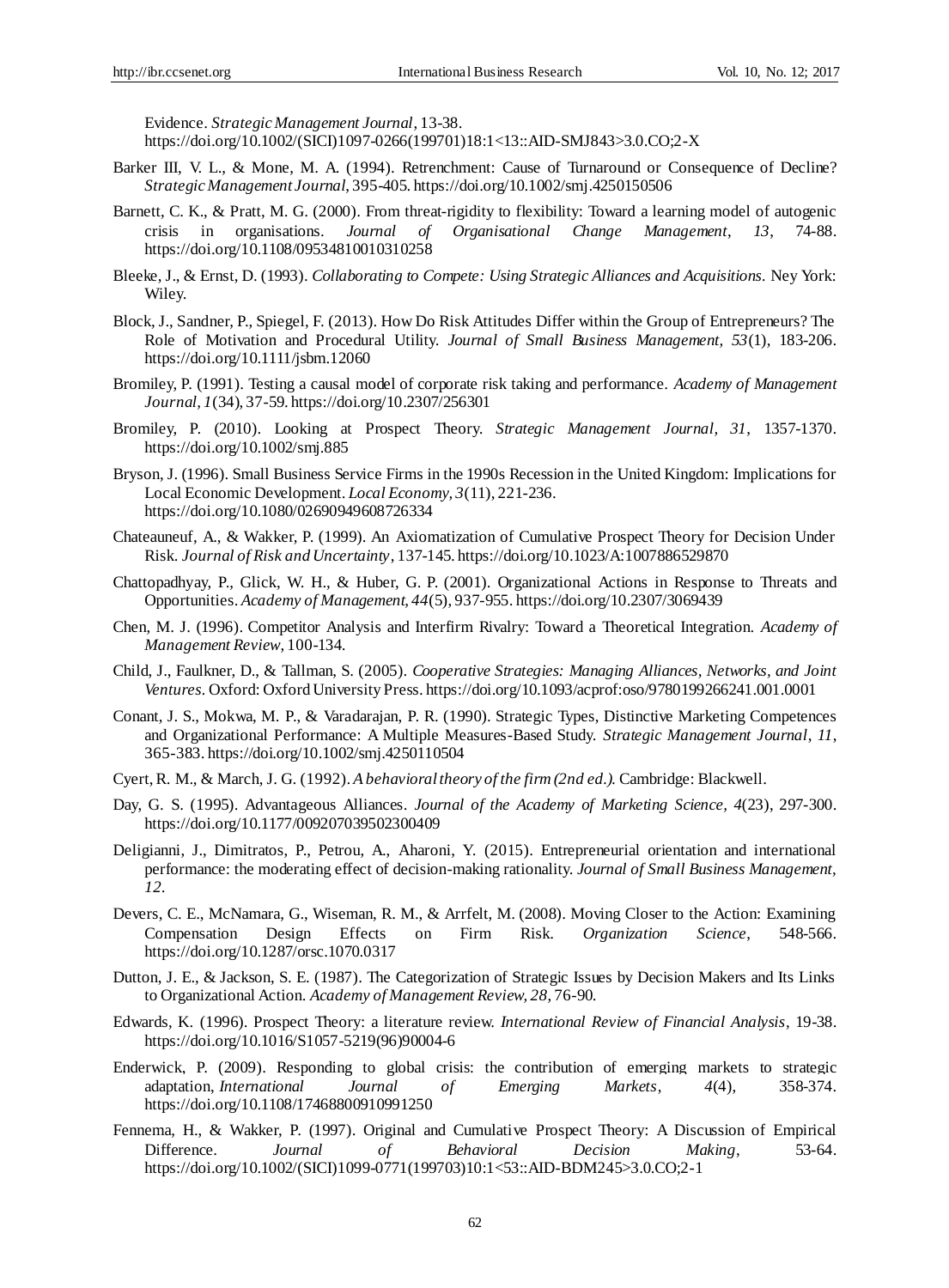- Field, A. (2005). *Discovering Statistics Using SPSS (and sex drugs and rock 'n' roll).* London: SAGE Publications Ltd.
- Field, A. (2010). *Discovering Statistics Using SPSS*, 3<sup>rd</sup> Edition. London: SAGE Publications Ltd.
- Fischer, G. W., Carmon, Z., Ariely, D., & Zauberman, G. (1999). Goal-based Construction of Preferences: Task Goals and the Prominence Effect. *Management Science,* 1057-1075. https://doi.org/10.1287/mnsc.45.8.1057
- Gao, T., & Eshaghoff, T. S. (2004). MNC's Preferred Responses to the Argentine Financial Crisis: A Classification and Empirical Investigation. *Latin American Business Review, 1*(5), 23-44. https://doi.org/10.1300/J140v05n01\_02
- GDP Growth Rate. (January 2013). Opgehaald van World Bank.
- Geroski, P. A., & Gregg, P. (1997). *Coping with Recession: UK Company Performance in Adversity*. Cambridge: Cambridge University Press.
- Goodwin, P., & Wright, G. (2004). *Decision Analysis for Management Judgement.* Chichester: John Wiley & Sons Ltd.
- Greenwood, R., & Hinings, R. (1996). Understanding radical organizational change: Bringing together the old and the new institutionalism. *Academy of Management Review, 4*(21), 1022-1054.
- Grewal, R., & Tansuhaj, P. (2001). Building organizational capabilities for managing economic crisis: the role of market orientation and strategic flexibility. *The Journal of Marketing*, 67-80. https://doi.org/10.1509/jmkg.65.2.67.18259
- Gruber-Muecke, T., & Hofer, K. M., (2015) Market orientation, entrepreneurial orientation and performance in emerging markets, *International Journal of Emerging Markets*, *10*(3), 560-571. https://doi.org/10.1108/IJoEM-05-2013-0076
- Hair, J. F., Black, W. C., & Anderson, R. E. (2010). *Multivariate Data Analysis: A Global perspective.* Hagerstown: Pearson Education.
- Hambrick, D. C. (1979). *Environmental Scanning, Organizational Strategy and Executives' Roles: A Study in Mature Industries.* Unpublished Doctoral Dissertation. Pennsylvania State University.
- Hambrick, D. C. (1983). Tests of the Effectiveness and Functional Attributes of Miles and Snow's Strategic Types, *Academy of Management Journal*, *26*, 5-26. https://doi.org/10.2307/256132
- Henseler, J., Ringle, C. M., & Sinkovics, R. R. (2009). The Use of Partial Least Squares Path Modeling in International Marketing. New Challenges to International Marketing Advances in International Marketing. *Marketing, 20,* 277-319.
- Hershey, J. C., & Schoemaker, P. J. (1985). Probability versus Certainty Equivalence Methods in Utility Measurement; are they equivalent? *Management Science*, 1213-1231. https://doi.org/10.1287/mnsc.31.10.1213
- Hertwig, R., & Ortmann, A. (2001). Experimental practices in economics: A methodological challenge for psychologists? *Behavioral Brain Science*, 383-451.
- Hofer, C. (1980). Turnaround strategies. *Journal of Business Strategy*, 19-31. https://doi.org/10.1108/eb038886
- Holmes, R. M., Bromiley, P., Devers, C. E., Holcomb, T. R., & McGuire, J. B. (2011). Management Theory Applications of Prospect Theory: Accomplishments, Challenges, and Opportunities. *Journal of Management, 4*(37), 1069-1107. https://doi.org/10.1177/0149206310394863
- http://unfccc.int/2860.php. (2006, September 28). Opgeroepen op 12 11, 2012, van http://unfccc.int/2860.php: http://unfccc.int/files/essential\_background/kyoto\_protocol/status\_of\_ratification/application/pdf/kpstats.pd f
- Hu, S., Blettner, D., & Bettis, R. A. (2011). Adaptive Aspirations: performance consequences of risk preferences at extremes and alternative reference groups. *Strategic Management Journal*, 1426-1436. https://doi.org/10.1002/smj.960
- Inkpen, A. C. (2000). A note on the dynamics of learning alliances: competition, cooperation and relative scope. *Strategic Management Journal*, 775‐779. https://doi.org/10.1002/1097-0266(200007)21:7<775::AID-SMJ111>3.0.CO;2-F

Innovationtools.com. (2009, 6 10). *Prospect theory risk and innovation*. Opgeroepen op 1 8, 2013, van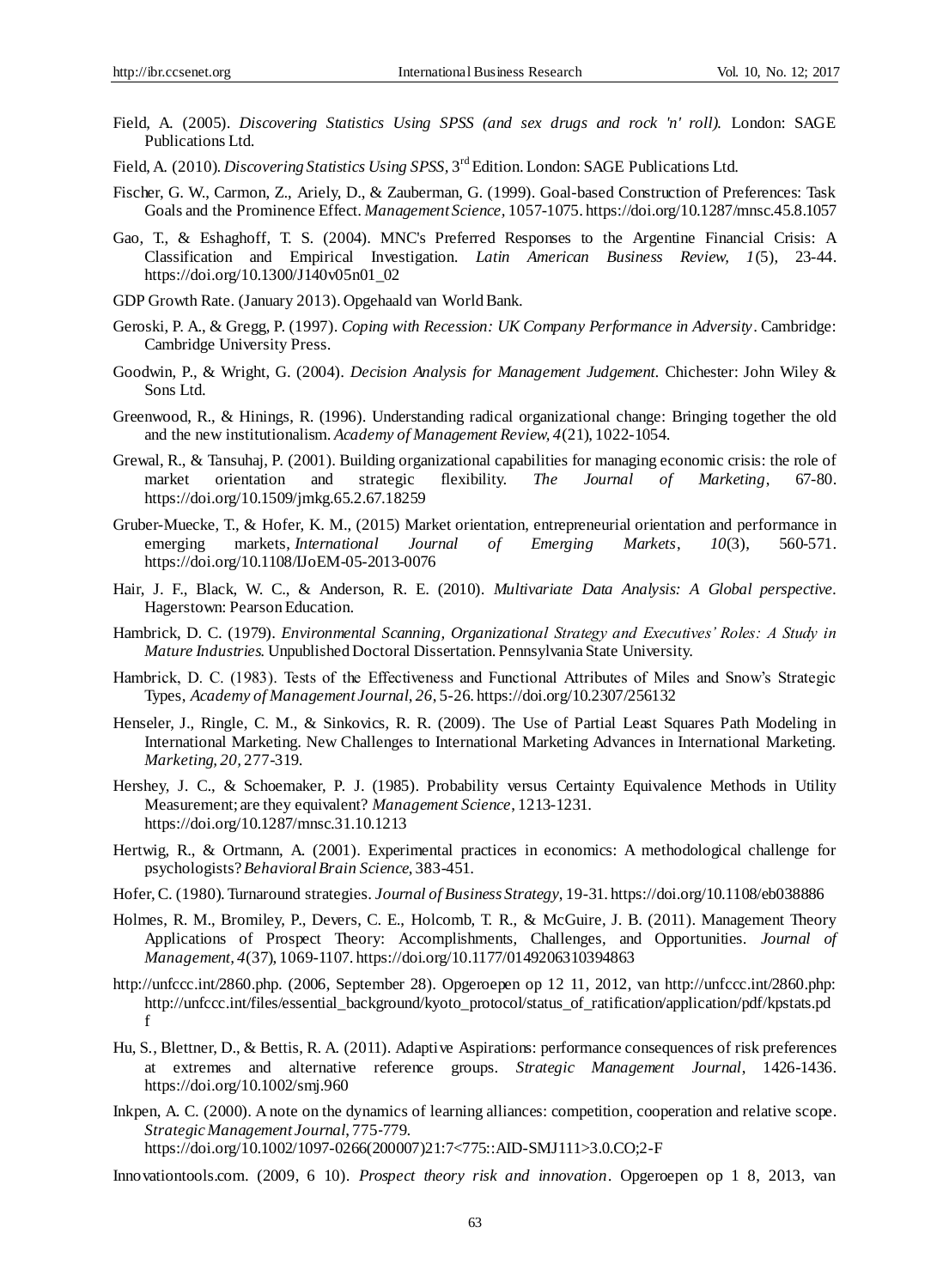Innovation Management:

http://www.innovationmanagement.se/imtool-articles/prospect-theory-risk-and-innovation/

- Jackson, S. E., & Dutton, J. E. (1988). Discerning Threats and Opportunities. *Administrative Science Quarterly, 33*(3), 370-387. https://doi.org/10.2307/2392714
- Jacobs, L. S. (1985, March 18). If an opportunity is knocking an entrepreneur won't flinch. *Wall Street Journal*, 37.
- Kahneman, D., & Tversky, A. (1979). Prospect Theory: An Analysis of Decision Under Risk. *Econometrica*, 263-291. https://doi.org/10.2307/1914185
- [Keels,](http://www.tandfonline.com/author/Keels%2C+J+Kay) J. K., [Bruton,](http://www.tandfonline.com/author/Bruton%2C+Garry+D) G. D., & Scifres, E. L. (1998). Corporate Entrepreneurship vs. Financially Driven Buyouts: Indications for Restructuring and Performance. *Journal of Small Business & Entrepreneurship, 15*(2), 42-68. https://doi.org/10.1080/08276331.1998.10593283
- Khanna, T., Gulati, R., & Nohria, N. (1998). The dynamics of learning alliances: competition, cooperation, and relative scope. *Strategic Management Journal*, 193-210. https://doi.org/10.1002/(SICI)1097-0266(199803)19:3<193::AID-SMJ949>3.0.CO;2-C
- Kitching, J., Blackburn, R., Smallbone, D., & Dixton, S. (2009). *Business Strategies and Performance During Difficult Economic Conditions.* London: The Department of Business Innovation and Skills.
- Köbberling, V., & Wakker, P. P. (2003). Preference Foundations for Nonexpected Utility: A Generalized and Simplified Technique. *Mathematics of Operations Research*, 395-423. https://doi.org/10.1287/moor.28.3.395.16390
- Kovoor-Misra, S. (2009). Understanding perceived organizational identity during crisis and change: A threat / opportunity framework. *Journal of Organizational Change Management*, *5*(22), 494-510. https://doi.org/10.1108/09534810910983460
- [Kreiser,](http://www.tandfonline.com/author/Kreiser%2C+Patrick+M) P. M., & Davis, J. (2010). Entrepreneurial Orientation and Firm Performance: The Unique Impact of Innovativeness, Proactiveness, and Risk-taking. *Journal of Small Business & Entrepreneurship*, *23*(1), 39-51. https://doi.org/10.1080/08276331.2010.10593472
- Kunc, M., & Bhandari, R. (2011). Strategic Development Processes During Economic and Financial Crisis. *Management Decision*, *49*, 1343-1353. https://doi.org/10.1108/00251741111163151
- Lambe, C. J., Spekman, R. E., & Hunt, S. D. (2002). Alliance Competence, Resources, and Alliance Success: Conceptualization, Measurement, and Initial Test. *Journal of the Academy of Marketing Science, 30*(2), 141-158. https://doi.org/10.1177/03079459994399
- Larraza-Kintana, M., Wiseman, R. M., Gomez-Mejia, L. R., & Welbourne, T. M. (2007). Disentangling Compensation and Employment Risks using the Behavioral Agency Model. *Strategic Management Journal, 5*(28), 1001-1019. https://doi.org/10.1002/smj.624
- Loosemore, M., & Teo, M. (2000). Crisis preparedness of construction companies. *Journal of Management in Engineering*, *16*, 60-65. https://doi.org/10.1061/(ASCE)0742-597X(2000)16:5(60)
- Luce, R. D. (1996). Commentary on Aspects of Lola Lopes' Paper. *Organizational Behavior and Human Decision Processes*, 190-193. https://doi.org/10.1006/obhd.1996.0018
- Luce, R. D. (2000). *Utility of Gains and Losses: Measurement-Theoretical and Experimental Approaches.* Mahwah: Lawrence Erlbaum Associates.
- McDaniel, S. W., & Kolari, J. W. (1987). Marketing Strategy Implications of the Miles and Snow Strategic Typology. *Journal of Marketing, 4*, 19-30. https://doi.org/10.2307/1251245
- McKee, D. O., Varadarajan, P. R., & Pride, W. M. (1989). Strategic Adaptability and Firm Performance: A Market-Contingent Perspective. *Journal of Marketing*, *53*, 21-35. https://doi.org/10.2307/1251340
- Meyer, A. D. (1982). Adapting to Environmental Jolts. *Administration Science Quarterly, 27*, 515-537. https://doi.org/10.2307/2392528
- Meyer, A., Brooks, G., & Goes, J. (1990). Environmental Jolts and Industry Revolutions: Organizational Responses to Discontinuous Change. *Strategic Management Journal, 5*(11), 93‐110.
- Miles, R. E., & Snow, C. C. (2003). *Organizational Strategy, Structure, and Process.* California: Stanford University Press.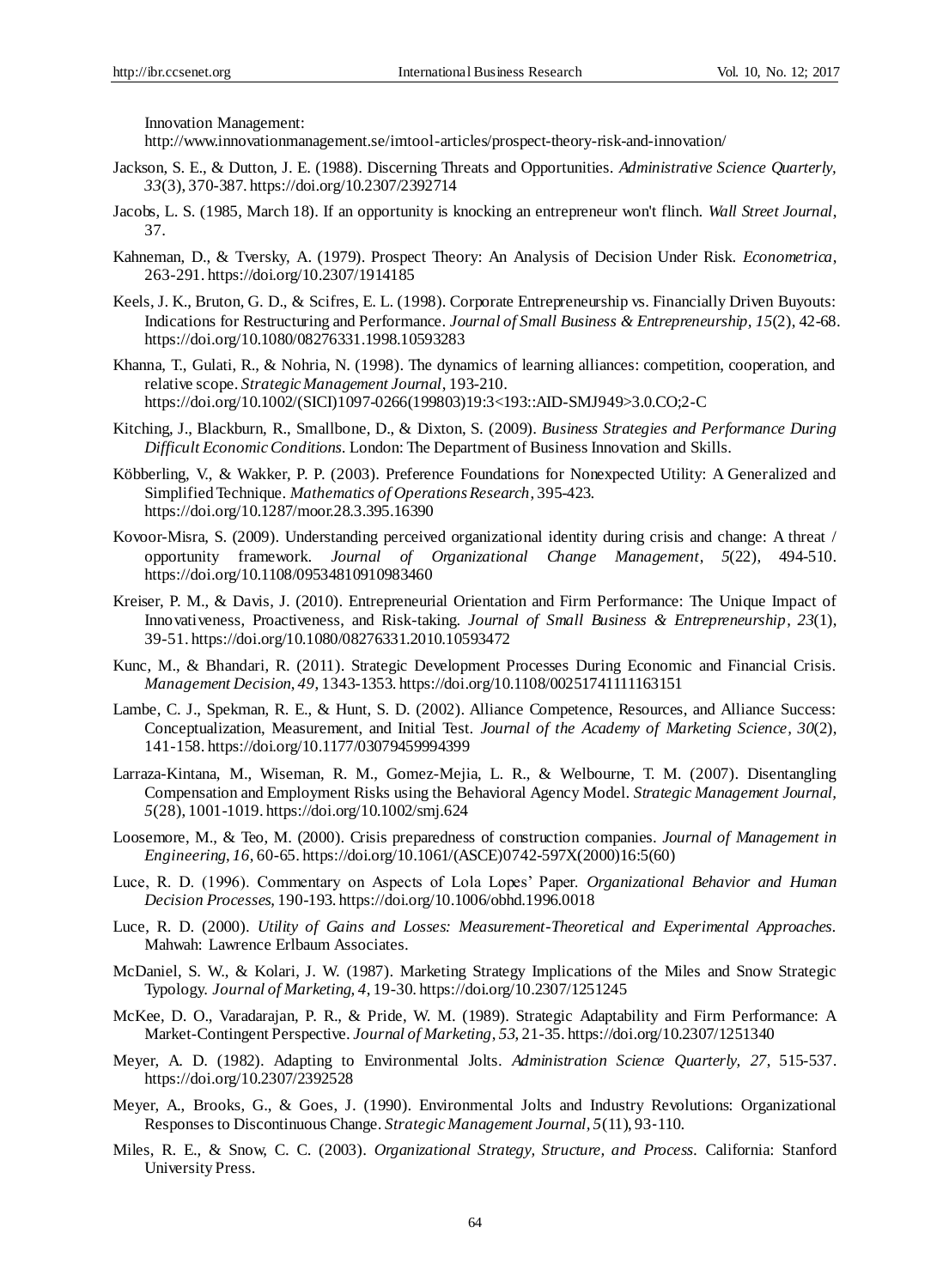- Mintzberg, H., Ahlstrand, B., & Lampel, J. (2009). *Strategy Safari. Your Complete Guide Through the Wilds of Strategic Management.* Edinburgh: Pearson Education Limited.
- Nadkarni, S., & Barr, P. S. (2008). Environmental context, managerial cognition and strategic action: an integrated view. *Strategic Management Journal*, *29*, 1395-1427. https://doi.org/10.1002/smj.717
- Narayanan, V. K., Zane, L. J., & Kemmerer, B. (2010). The Cognitive Perspective in Strategy: An Integrative Review. *Journal of Management*, 305-351.
- Nickel, M., & Rodriguez, M. (2002). A review of research on the negative accounting relationship between risk and return: Bowman's paradox. *Omega, 30*, 1-18. https://doi.org/10.1016/S0305-0483(01)00055-X
- O'Regan, N., & Ghobadian, A. (2006). Perceptions of generic strategies of small and medium sized engineering and electronics manufacturers in the UK: the applicability of the Miles and Snow typology. *Journal of Manufacturing Technology Management*, *17*, 603-620. https://doi.org/10.1108/17410380610668540
- Parnell, J. A., & Wright, P. (1993). Generic Strategy and Performance: An Empirical Test of the Miles and Snow Typology. *British Journal of Management*, *4*, 29-36. https://doi.org/10.1111/j.1467-8551.1993.tb00159.x
- Payne, J. W., Laughhunn, D. J., & Crum, R. (1984). Multiattribute risky choice behavior, the editing of complex prospects. *Management Science*, 1350-1361. https://doi.org/10.1287/mnsc.30.11.1350
- Pearce II, J. A., & Robbins, K. (1993). Total Improved Theory and Research on Business Turnaround. *Journal of Management*, 613-636. https://doi.org/10.1177/014920639301900306
- Pearce, J., & Michael, S. (2006). Strategies to prevent economic recessions from causing business failure. *Business Horizons, 3*(49), 201-209. https://doi.org/10.1016/j.bushor.2005.08.008
- Pearson, C. M., & Clair, J. A. (1998). Reframing Crisis Management. *Academy of Management Review*, 59-76.
- Pennings, J. M., & Smidts, A. (2003). The Shape of Utility Functions and Organizational Behavior. *Management Science, 9*(49), 1251-1263. https://doi.org/10.1287/mnsc.49.9.1251.16566
- [Phongpetra,](http://www.emeraldinsight.com/action/doSearch?ContribStored=Phongpetra%2C+V) V., & [Johri,](http://www.emeraldinsight.com/action/doSearch?ContribStored=Johri%2C+L+M) L. M. (2011) Impact of business strategies of automobile manufacturers in Thailand. *International Journal of Emerging Markets, 6*(1), 17-37. https://doi.org/10.1108/17468801111104359
- Pongsiri, N. (2002). Regulation and public-private partnerships. *The International Journal of Public Sector Management, 6*(15), 487-495. https://doi.org/10.1108/09513550210439634
- Porter, M. E. (1985). *Competitive Advantage*. New York: Free Press.
- Powel, T. C., Lovallo, D., & Fox, C. R. (2011). Behavioral Strategy. *Strategic Management Journal*, 1369-1386. https://doi.org/10.1002/smj.968
- Qualls, W. J., & Puto, C. P. (1989). Organizational climate and decision framing, an integrated approach to analyzing industrial buying decisions. *Journal of Marketing Research*, 179-192. https://doi.org/10.2307/3172604
- Qualtrics, Radboud Universiteit Nijmegen Research Suite. (2013). Opgehaald van Qualtrics: https://s.qualtrics.com
- Raisch, S., & Birkinshaw, J. (2008). Organizational Ambidexterity: Antecedents, Outcomes, and Moderators. *Journal of Management, 3*(34), 375-409. https://doi.org/10.1177/0149206308316058
- Robbins, K. D., & Pearce, I. J. (1992). Turnaround: Retrenchment and Recovery. *Strategic Management Journal*, 287-309. https://doi.org/10.1002/smj.4250130404
- Ruekert, R. W., & Walker, O. C. (1987). Interactions between marketing and R&D departments in implementing different business strategies. *Strategic Management Journal, 8*, 233-248. https://doi.org/10.1002/smj.4250080303
- Saha, A. (1993). Expo-Power Utility: A 'Flexible' Form for Absolute and Relative Risk Aversion. *American Journal of Agricultural Economics, 75,* 905-913. https://doi.org/10.2307/1243978
- Segev, E. (1987). Strategy Making and Performance—an Empirical Investigation. *Management Science*, *33*, 258-269. https://doi.org/10.1287/mnsc.33.2.258
- Shama, A. (1993). Marketing Strategies During Recession: A Comparison of Small and Large Firms. *Journal of Small Business Management*, *31*, 62-72.
- Shimizu, K. (2007). Prospect Theory, Behavioral Theory and the Threat-Rigidity Thesis: Combinative Effects on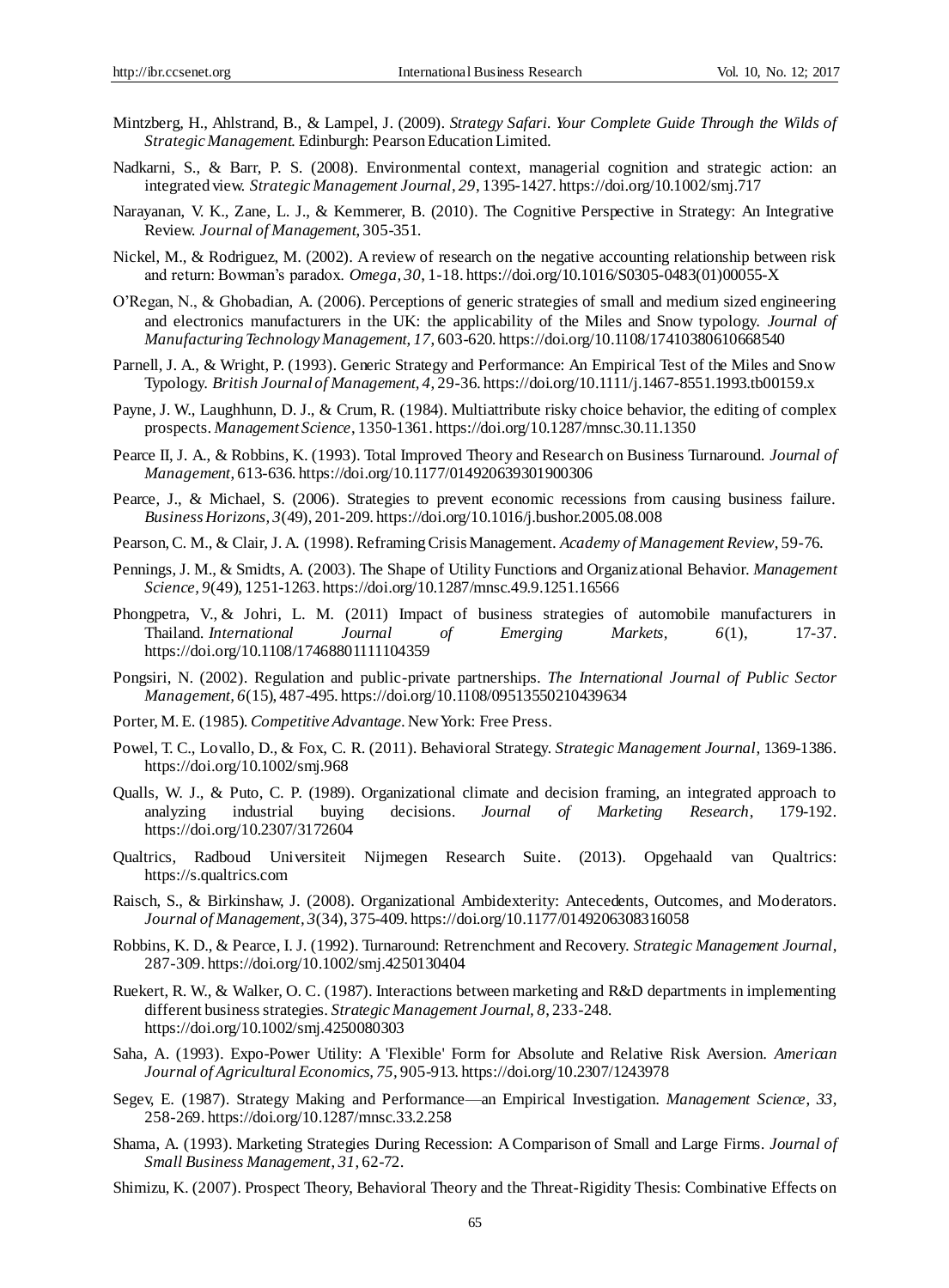Organizational Decisions to Divest Formerly Acquired Units. *Academy of Management Journal, 6*(50), 1495-1514. https://doi.org/10.5465/AMJ.2007.28226158

- Smart, C., & Vertinsky, I. (1984). Strategy and the Environment: A Study of Corporate Responses to Crises. *Strategic Management Journal*, *5,* 199-213. https://doi.org/10.1002/smj.4250050302
- Snow, C. C., & Hambrick, D. C. (1980). Measuring Organizational Strategies: Some Theoretical and Methodological Problems. *Academy of Management Review, 5*, 527-538.
- Snow, C. C., & Hrebiniak, L. G. (1980). Strategy, Distinctive Competence and Organizational Performance. *Administrative Science Quarterly*, *25*, 317-336. https://doi.org/10.2307/2392457
- Staw, B., Sandelands, L., & Dutton, J. (1981). Threat Rigidity Effects in Organizational Behavior: A Multilevel Analysis. *Administrative Science Quarterly*, *26*, 501-524. https://doi.org/10.2307/2392337
- Stenholm, P., Pukkinen, T., & Heinonen, J. (2015). Firm growth in family businesses—the role of entrepreneurial orientation and the entrepreneurial activity. *Journal of Small Business Management, 12.*
- Tang, Z., & Hull, C. (2012). An Investigation of Entrepreneurial Orientation, Perceived Environmental Hostility, and Strategy Application among Chinese SMEs. *Journal of Small Business Management, 50*(1), 132-158. https://doi.org/10.1111/j.1540-627X.2011.00347.x
- Thomas, J., Clark, S., & Gioia, D. (1993). Strategic sensemaking and organizational performance: Linkages among scanning, interpretation, action and outcomes. *Academy of Management Journal*, *36*, 239-270. https://doi.org/10.2307/256522
- Tversky, A., & Kahneman, D. (1986). Rational Choice and the Framing of Decisions. *Journal of Business*, 251-278. https://doi.org/10.1086/296365
- Tversky, A., & Kahneman, D. (1992). Advances in Prospect Theory: Cumulative Representation of Uncertainty. *Journal of Risk and Uncertainty*, 297-323. https://doi.org/10.1007/BF00122574
- [Uddin,](http://www.tandfonline.com/author/Uddin%2C+Reaz) R., [Bose,](http://www.tandfonline.com/author/Bose%2C+Tarun+Kanti) T. K., & [Yousuf,](http://www.tandfonline.com/author/Yousuf%2C+Salahuddin) S. (2014). Entrepreneurial orientation (EO) and performance of business in Khulna City, Bangladesh. *Journal of Small Business & Entrepreneurship, 27*(4), 343-352. https://doi.org/10.1080/08276331.2015.1067356
- Uecker, W., Schepanski, A., & Shin, J. (1985). Toward a positive theory of information evaluation, relevant tests of competing models in a principal- agency setting. *Accounting Review*, 430-457.
- Vaaler, P. M., & McNamara, G. (2004). Crisis and competition in expert organisational decision making: credit-rating agencies and their response to turbulence in emerging economies. *Organisation Design*, *15*, 687-703. https://doi.org/10.1287/orsc.1040.0089
- van der Pligt, J., & van Schie, E. C. (1990). Frames of Reference, Judgment and Preference. *European Review of Social Psychology*, 61-80. https://doi.org/10.1080/14792779108401857
- Von Nueman, J., & Morgenstern, O. (1953). *Theory of Games and Economic Behavior.* Princeton, New Jersey: Princeton University Press.
- Wakker, P. P. (2003). The Data of Prospect Theory: Much About Nothing. *Management Science, 7*(49), 979-981. https://doi.org/10.1287/mnsc.49.7.979.16383
- Wakker, P. P., & Deneffe, D. (1996). Eliciting von Neumann-Morgenstern Utilities When Probabilities Are Distorted or Unknown. *Management Science*, 1131-1150. https://doi.org/10.1287/mnsc.42.8.1131
- Wakker, P., & Tversky, A. (1993). An Axiomatization of Cumulative Prospect Theory. *Journal of Risk and Uncertainty*, 147-176. https://doi.org/10.1007/BF01065812
- Wit, De, B., & Meyer, R. (2004). *Strategy: Process, Content, Context. An International Perspective*. London: Thomson Learning.
- Wood, E., Khavul, S., Perez-Nordtvedt, L., Prakhya, S., Velarde Dabrowski, R., & Zheng, C. (2011). Strategic commitment and timing of internationalization from emerging markets: Evidence from China, India, Mexico and South Africa. *Journal of Small Business Management, 49*(2), 252-282.
- WTO, Trade Policy Review. (2012). Opgehaald van WTO: http://www.wto.org/english/tratop\_e/tpr\_e/tp364\_e.htm
- www.worldbank.org. (2010). Opgeroepen op 12 11, 2012, van www.worldbank.org: http://siteresources.worldbank.org/INTWDRS/Resources/477365-1327504426766/8389626-132751041879